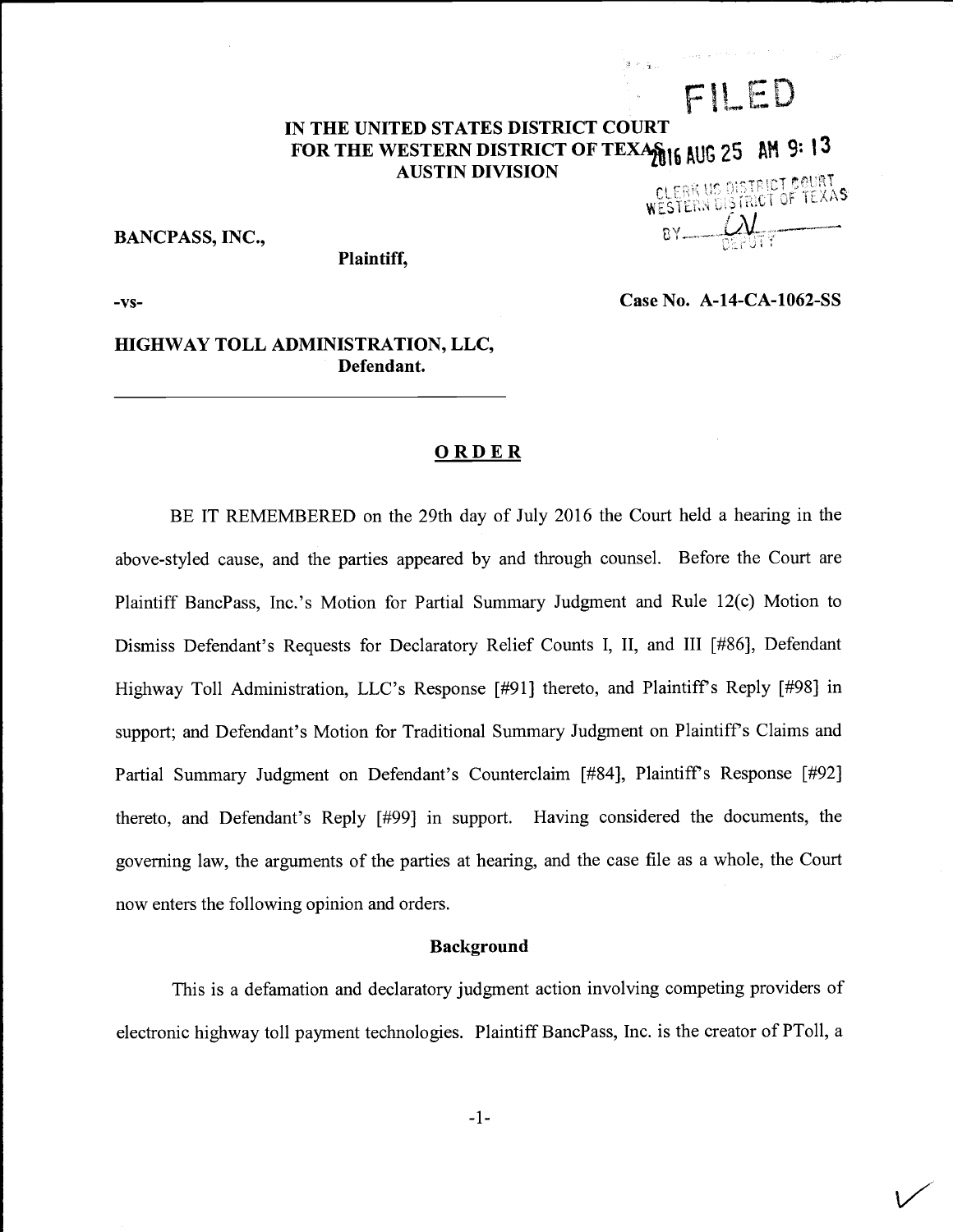toll-payment smartphone application; Defendant Highway Toll Administration, LLC (HTA), a private New York limited liability company, is the largest provider of toll processing services to the rental car industry. According to BancPass, on the eve of PToll's debut, HTA successfully thwarted the PTo11 rollout by disseminating defamatory letters about BancPass and PTo11. HTA denies BancPass's defamation allegations and claims the PToll app tortiously interferes with its contractual rights.

### I. Facts

Traditionally, state tolling authorities collected tolls from drivers via cash collection booths stationed along toll roads. Today, however, many tolling authorities, including the Texas Department of Transportation (TxDOT), collect tolls either partially or entirely through the use of electronic tolling lanes. When a driver drives through an electronic tolling lane, the state tolling authority generally collects the toll from the driver in one of two ways: via a "toll tag," a windshield-mounted transponder device pre-purchased by the driver that automatically deducts the toll from the driver's pre-paid account, or, by photographing the vehicle's license plate, using that photograph to identify the vehicle's registered owner, and then mailing the registered owner a bill for the toll.

This system creates an obvious administrative problem when the driver using the toll road is driving a rented vehicle, lacks a state-specific toll tag, and cannot pay cash, either because the toll road is not equipped to receive cash payments or for personal reasons. Electronic toll processing companies like BancPass and HTA solve this problem by registering the license plate numbers of particular rental vehicles to their "fleets," paying the tolling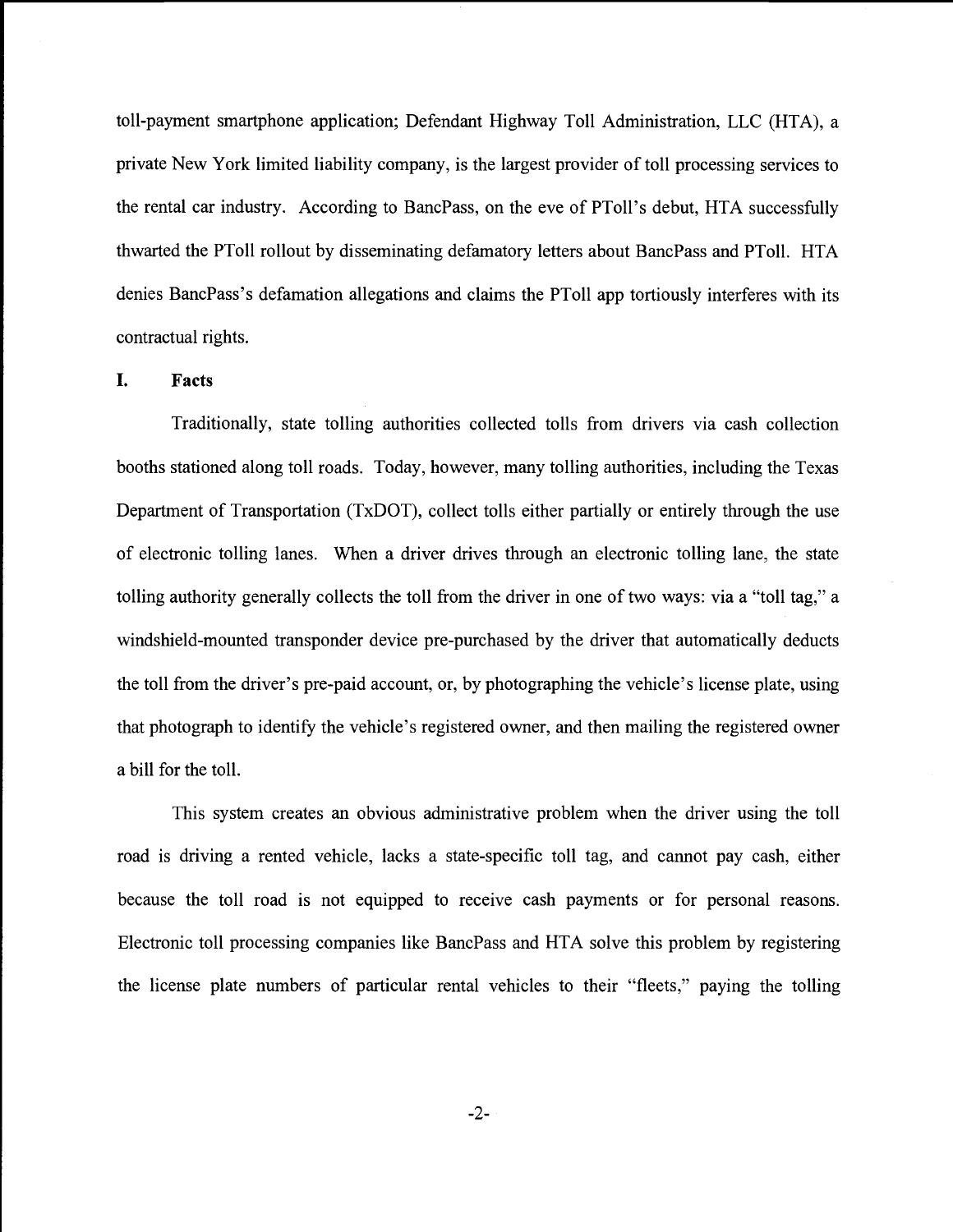authority directly for tolls incurred by those vehicles, and then billing the rental car customers for the cost of their accrued tolls plus a fee for their services.

HTA processes tolls in this manner for approximately 3.7 million rental cars across the nation, the license plates of which are registered to HTA's fleet. Its two primary customers are Avis Budget Group, Inc. (Avis) and Enterprise Holdings, Inc. (Enterprise), which operate the rental car brands Avis Car Rental, Budget Car Rental, Payless Car Rental, Enterprise Rent-A-Car, National Car Rental, and Alamo Rent a Car. Both Avis and Enterprise executed service agreements with HTA in which they agreed HTA would be their exclusive provider of electronic toll processing services. See Def.'s Mot. Summ. J. [#84-1] Ex. A (Avis Service Agmt.) at  $\P 6$ ("During the term, [Avis] shall not obtain from any other party, nor shall it provide on its own behalf or account, any electronic tolling collection services [.]"); id. [#84-2] Ex. B (Enterprise Service Agmt.) at ¶ 12 ("The parties hereby acknowledge and agree that HTA shall be the exclusive provider to Enterprise and its affiliates . . . of all ETC [Electronic Toll Collection] services[.]").

Avis and Enterprise, of course, require their customers to sign a rental agreement before turning over the keys to a rental car. Avis rental agreements contain the following provisions concerning electronic toll processing services:

e-Toll. If you do not pay cash for tolls or the roadway does not accept cash payment you automatically opt into our e-Toll service, pursuant to which you agree to pay us or our toll program administrator. . . for all tolls incurred during your rental and all related fees, charges and penalties. . . . You can avoid the . . . fee[s] and any other charges by paying the toll in cash, using your electronic toll device, or avoiding any cashless toll road or passage.

Def.'s Mot. Summ. J. [#84-3] Ex. C (Avis Rental Agmts.) at 3 ¶ 16, 5 ¶ 16, 7 ¶ 16. Enterprise rental agreements also contain provisions related to electronic toll processing services: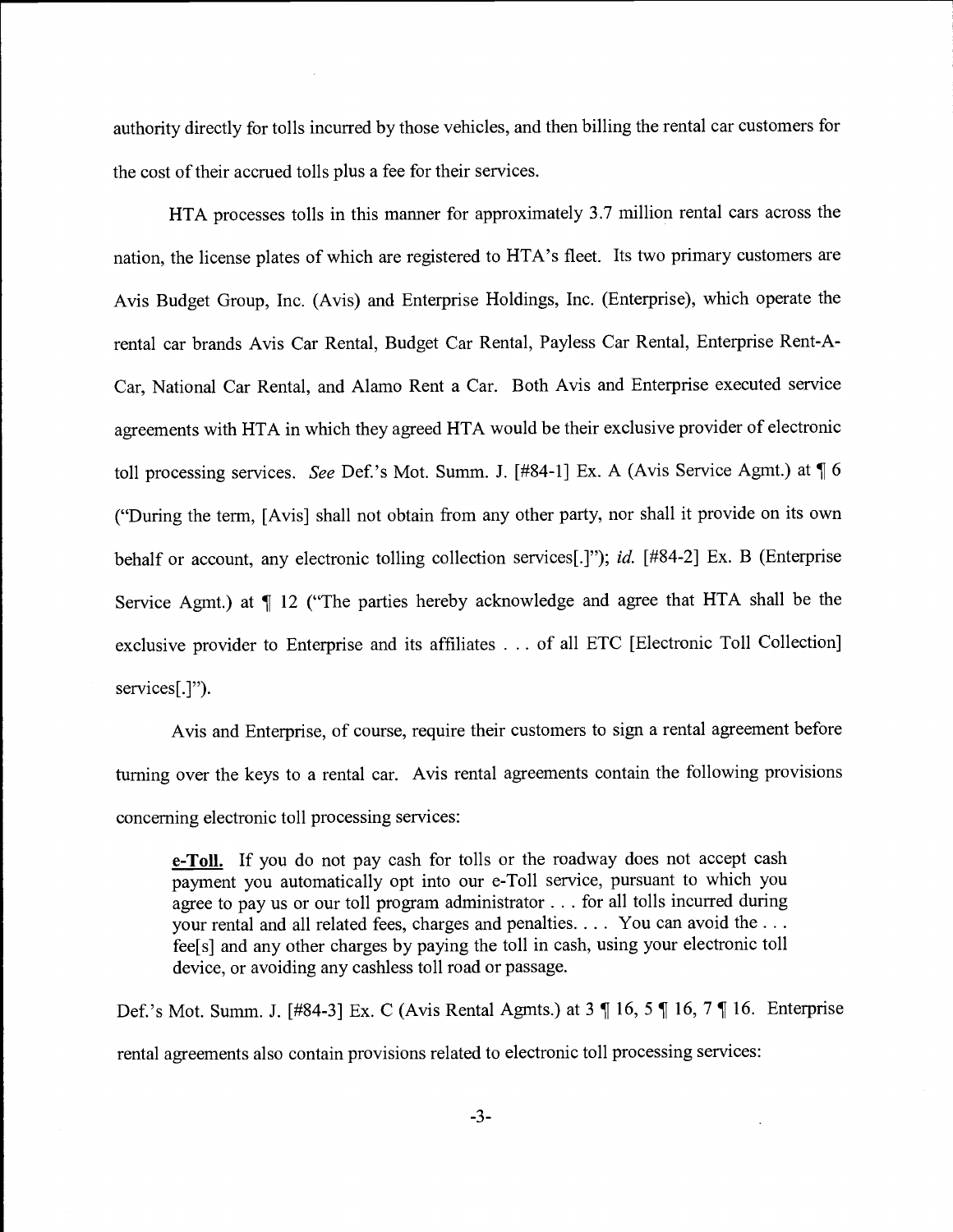Optional Charges. The optional Tollpass Service accepted by Renter provides for the daily rental of a toll collection transponder or, in some states, the use of videomonitored toll collection services. In addition to the daily charge for the Tollpass Service, [Enterprise], its affiliate or a third party may separately charge . . . for each toll (or other charge) incurred using the transponder or video monitored service . . . .

Renter shall pay [Enterprise], its affiliates or agents . . . [a] Tolipass Convenience Charge (TCC) . . . for each day Vehicle is operated on a TCC Covered Road and Vehicle operator does not pay an applicable toll.

*Id.* [#84-4] Ex. D (Enterprise Rental Agmts.) at  $4 \sqrt{3} (b)(5)$ , (c)(4);  $8 \sqrt{3} (b)(5)$ , (c)(4);  $10 \sqrt{3}$  3(b)(5), (c)(5).<sup>1</sup>

BancPass is a direct competitor of HTA in the electronic toll processing space. A user of the PToll app can pay tolls incurred while driving any vehicle simply by downloading the app, using it to take a photograph of the vehicle's license plate, entering the dates he or she will be driving the vehicle, and providing a credit card number. Using the license-plate photo, BancPass registers the vehicle to its fleet, pays the tolling authority for the user's tolls, and then charges the user's credit card.

BancPass released PTo11 in April 2014 and subsequently announced it would officially launch the app by offering it for free to all attendees of the September 2014 International Bridge, Tunnel and Turnpike Association (IBTTA) national conference, the most influential annual conference in the tolling industry.<sup>2</sup> In July 2014, however, HTA learned BancPass customers could use PTo11 to pay tolls incurred in vehicles rented from Avis and Enterprise brands. Upon

<sup>&</sup>lt;sup>1</sup> The language of the Alamo-brand rental agreement is slightly, immaterially different: "The optional Tollpass service accepted by Renter provides for the daily rental of a toll collection transponder . . . or, in some states, the use of video-monitored toll collection services . . . . Renter shall pay [Enterprise], its affiliates or agents ... [a] Tollpass convenience charge (TCC) ... for each day Vehicle is operated on a Tollpass Automatic Service covered road and Vehicle operator does not pay an applicable toll." Enterprise Rental Agmts. at 10 ¶ 3(b)(5), (c)(5).

<sup>&</sup>lt;sup>2</sup> "The [IBTTA] is the worldwide association representing toll facility owners and operators and the businesses that serve them." About Us, IBTTA, http://www.ibtta.org/about-us.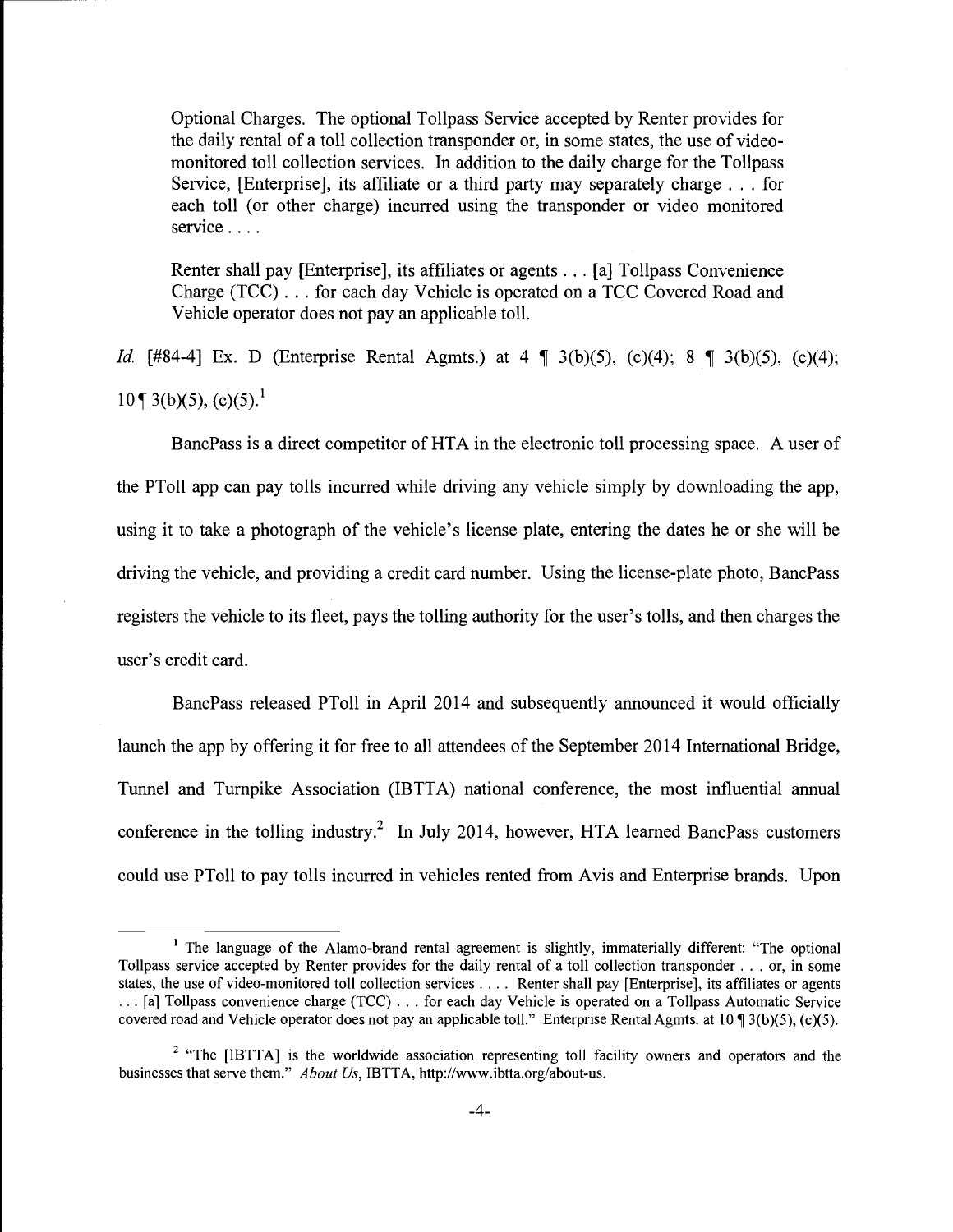learning this information, HTA took several steps which together kept BancPass from successfully launching PToll at the IBTTA conference.

First, on August 13, 2014, HTA wrote a letter to TxDOT "express[ing] [its] concern with the actions recently undertaken by . . . BancPass," and particularly with BancPass's "concerted effort recently to register with TxDot [sic] the license plates of vehicles owned by other parties, namely the rental agencies." Def.'s Resp. [#84-7] Ex. G (TxDOT Letter) at 3. The letter further informed TxDOT that HTA would be "work[ing] with the rental agencies and . . . outside counsel to take any and all legal actions necessary to protect [its] rights[.]" Id. After receiving the letter, TxDOT withdrew its necessary support for PToll,<sup>3</sup> rendering PToll unable to function properly in time for the conference. See Pl.'s Mot. Summ. J. [#86-12] Ex. J (Sept. 2, 2014 Email) at 1 (forwarded message from TxDOT Toll Operations Division employee confirming "[t]he 'PTo11' app will not be available for IBTTA attendees during the September 2014 conference").

Second, HTA wrote letters to both Apple and Google—the two platforms via which smartphone users can search for and purchase smartphone apps, including PToll—requesting they remove PToll from the App Store and Google Play, respectively. See Def.'s Resp. [#84-9, -10] Exs. I, J (Apple/Google Letters). The letters, which were sent by HTA's then-counsel Kronenberger Rosenfeld, LLP and are substantially identical, state in pertinent part:

# Re: Illegal PToll App by BancPass [...]

{T]he express purpose of [PToll] is to permit users to circumvent the highway toll transponders installed in rental cars, and the associated fees. In order to do so,

<sup>&</sup>lt;sup>3</sup> While not entirely clear from the pleadings, it appears the proper functioning of PToll depended upon TxDOT's willingness, at least at that time, to prioritize BancPass's fleet account differently, such that tolls incurred by vehicles with license plates registered both to BancPass and another entity would be charged to BancPass. See Pl.'s Mot. Summ. J. [#86-10] Ex. H (Deitiker Rep.) at 5. It is not clear if a change in the prioritization order has since occurred or remains necessary for PTo11 to properly function.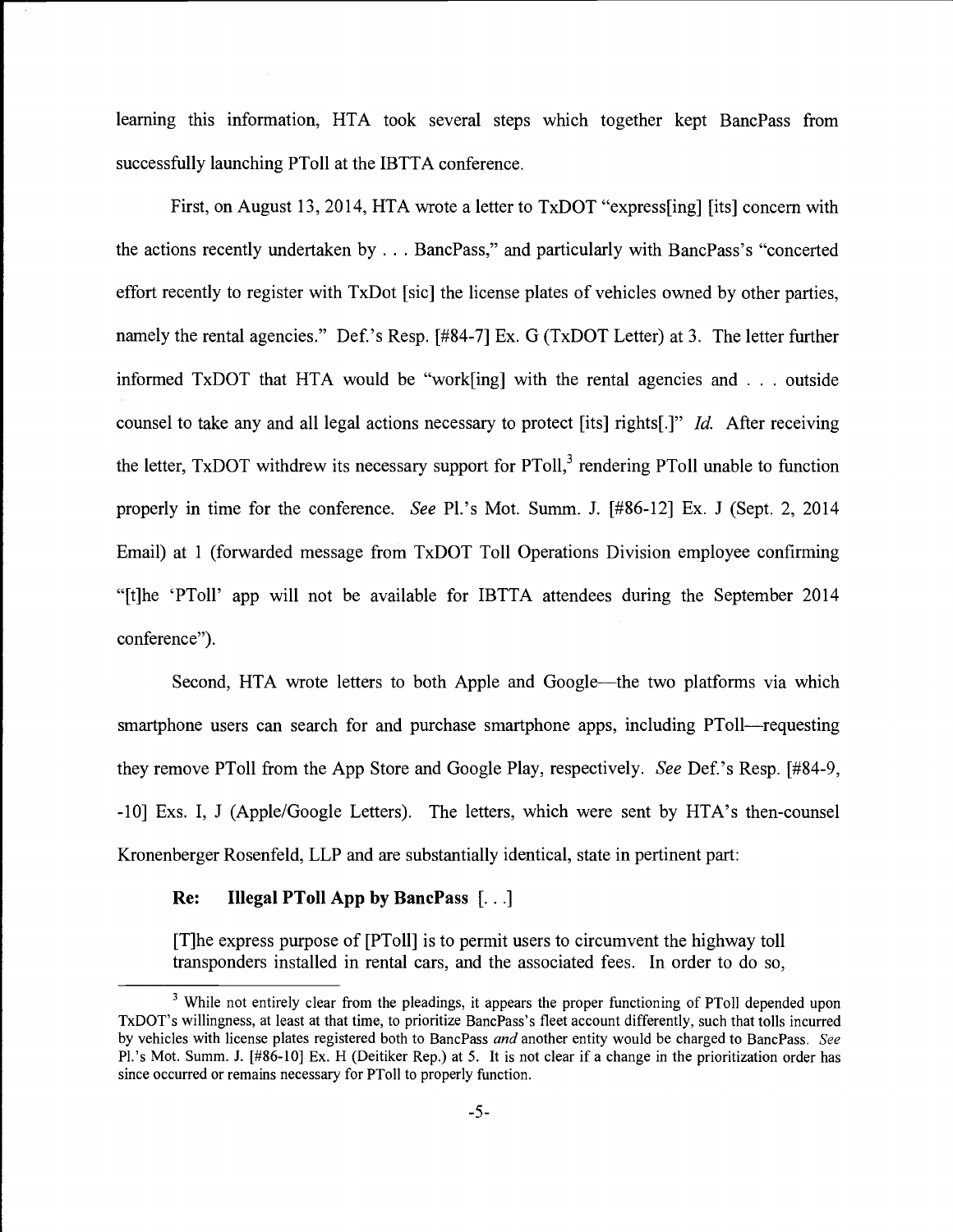PTo11 users are required to assist in the violation of state vehicle registration laws.... Many users of [PToII] probably do not realize that they are engaging in illegal conduct simply by using the App.  $[\dots]$ 

[Using PToll] is in violation of the laws of most (if not all) states prohibiting false statements to the State Authorities in conjunction with the registration of a vehicle<br>or license plate... By misrepresenting, or assisting BancPass in By misrepresenting, or assisting BancPass in misrepresenting, that a particular rental car and its license plate are part of BancPass's fleet when, in fact, they are not, PTo11 App users are unwittingly committing a felony.

The sale of [PTo11] in [the App Store/Google Play] gives it an air of legitimacy. Accordingly, such sale is intentionally deceptive and unfairly induces users of [PT011] to participate in BancPass's unlawful schemes in violation of Section 17200 of the California Business and Professions Code. [...]

BancPass is intentionally interfering with the contract between the Rental Agencies and drivers to pay for all tolls using the technology installed in the vehicle. . . . By offering [PToll] in [the App Store/Google Play], [Apple/Google] is facilitating this tortious conduct.

Through [PTo11], BancPass is illegally amassing a fleet list of cars it does not own.... BancPass's amassing of such a list... raises other privacy and ethical concerns. The bottom line, however, is that BancPass is requiring users of the PToI1 app to help it break the law. Accordingly, the PToI1 app should be removed from [the App Store/Google Play].

Id. After receiving this letter, Google temporarily removed PToll from the Google Play store on

October 6, 2014. See Pl.'s Mot. Summ. J. [#86-13] Ex. K (Oct. 7, 2014 Email) at 2. Apple did

not respond to HTA's letter.

#### II. Procedural History

BancPass initiated this action on October 29, 2014, by filing its Original Petition in the

98th Judicial District Court of Travis County, Texas. See Notice Removal [#1-4] Ex. A-1 (Orig.

Pet.). In the Original Petition, BancPass raised claims for: (1) tortious interference with contract

and prospective business relations; (2) a declaratory judgment PTo11 does not tortiously interfere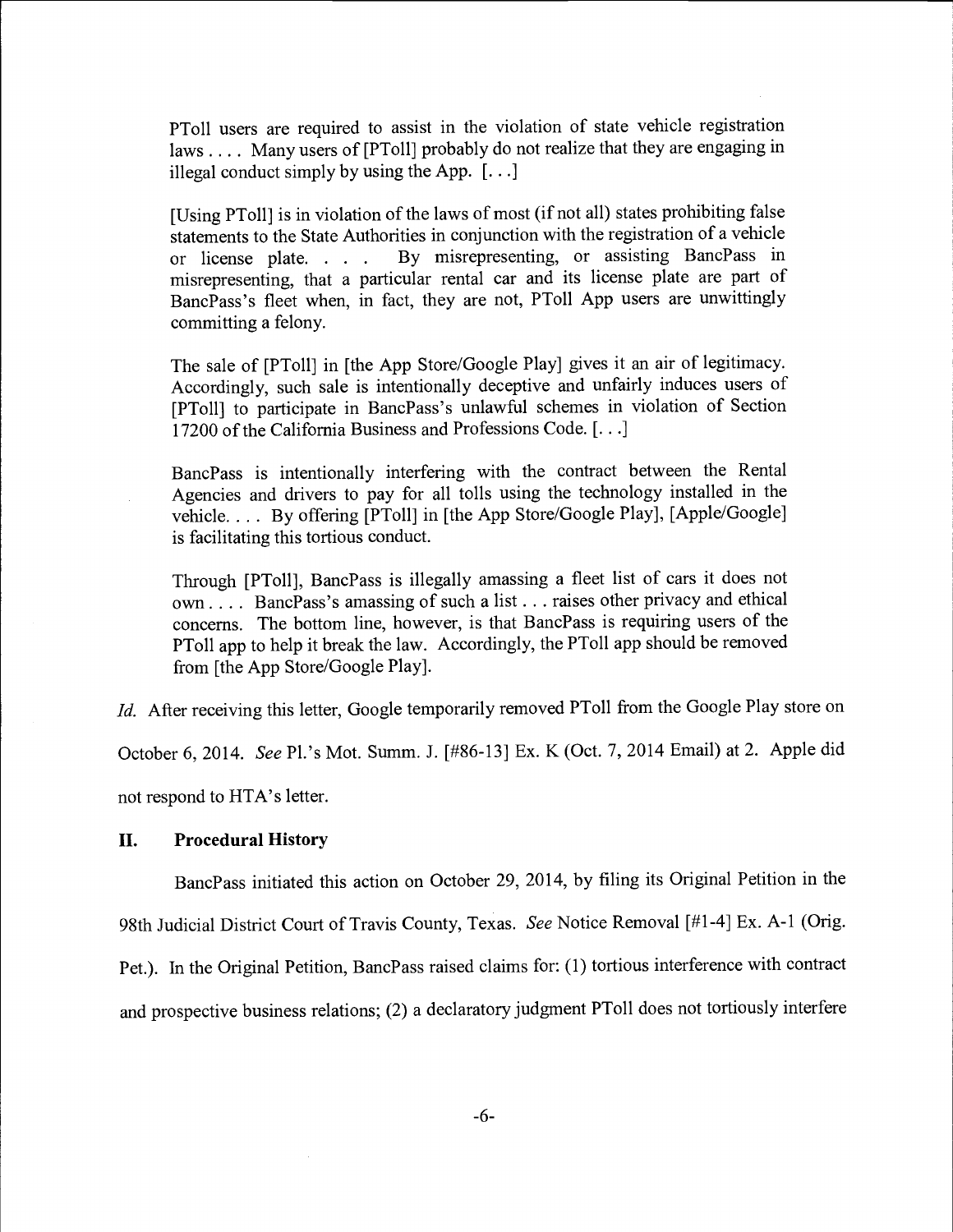with HTA's contracts; and  $(3)$  a declaratory judgment any agreement not to market PToll to rental car users would violate the Sherman Act. See id.  $\P$ [124-42.

HTA removed the case to this Court on November 24, 2014, invoking the Court's diversity and federal question jurisdiction, see id.  $[#1]$  ¶ 5-9, and subsequently filed a motion to dismiss BancPass's original petition, which the Court denied on December 17, 2014, see Order of Dec. 17, 2014 [#9]. HTA counterclaimed on April 22, 2015, seeking declaratory relief negating BancPass's claims. See generally Countercl. [#12]. BancPass filed its First Amended Complaint on September 3, 2015, adding a cause of action for defamation. See First Am. Compl.  $[#27]$  ¶ 25-29.

Following additional motions practice, on December 2, 2015, HTA filed its First Amended Counterclaim, the presently operative counter-pleading. See First Am. Countercl. [#47]. In its First Amended Counterclaim, HTA seeks: (1) a declaratory judgment it did not tortiously interfere with BancPass's contracts with Google or Apple; (2) a declaratory judgment its contracts with car rental agencies do not tortiously interfere with BancPass' s contracts with its customers; (3) a declaratory judgment it has not violated the federal or Texas antitrust laws; and (4) a declaratory judgment that the PToll app tortiously interferes with HTA's current and prospective contracts. See id.  $\P$ [16-43.

On January 6, 2016, BancPass filed its Second Amended Complaint, the currently operative pleading. See Second Am. Compl. [#50]. The Second Amended Complaint brings only two claims: first, a claim for defamation, and second, a claim seeking declaratory relief concerning tortious interference with HTA's contracts. See id.  $\P$ [26-39.

-7-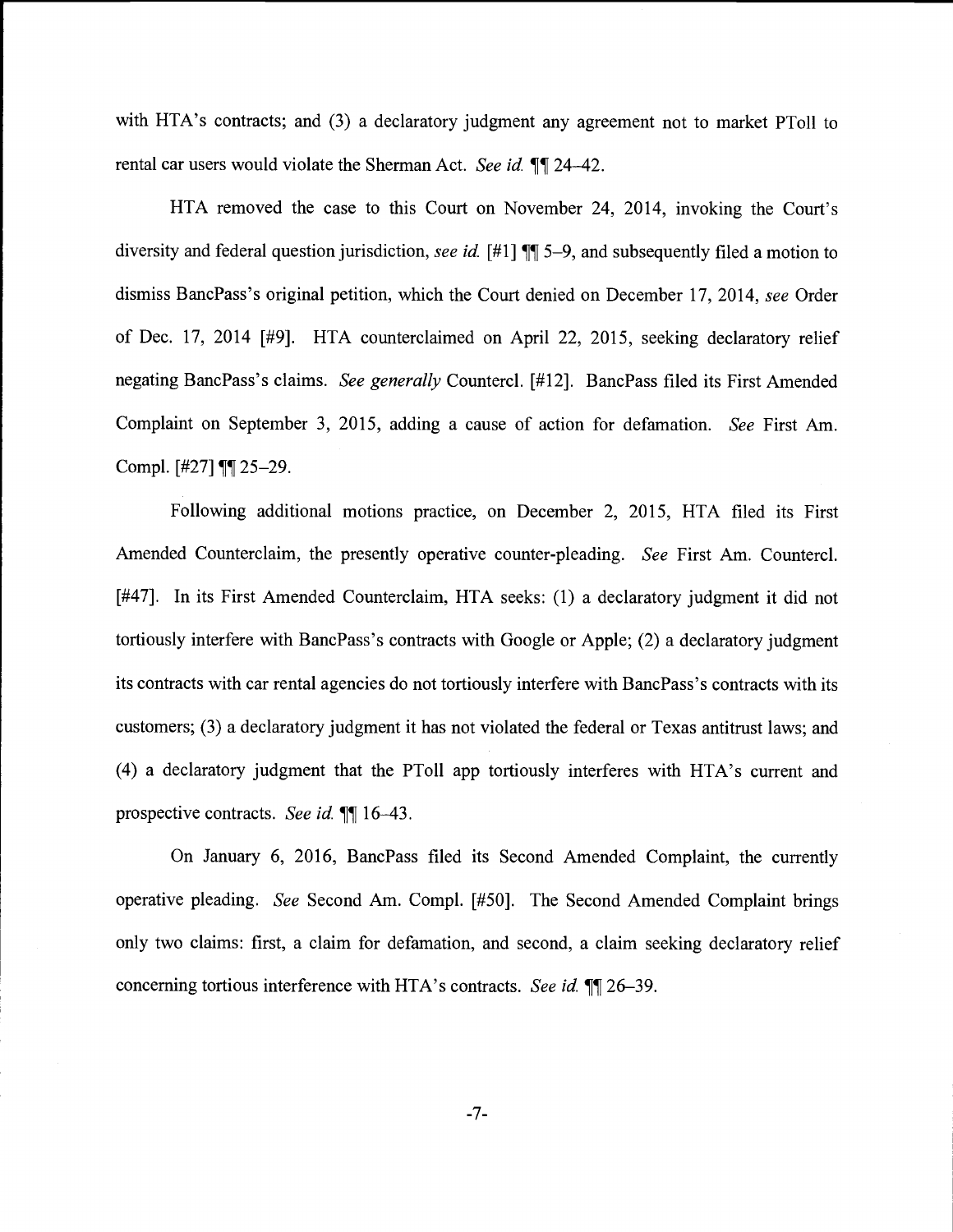Following an extension of the dispositive motions deadline from May 2, 2016 to June 16, 2016, see Order of Apr. 18, 2015 [#58], and litigation of several discovery and pre-trial motions, see Order of June 1, 2016 [#80], the parties filed their motions for summary judgment and to dismiss. Shortly thereafter, the parties filed additional discovery motions, which the Court referred to the United States Magistrate Judge for decision. See Order of July 26, 2016 [#108]. While the additional discovery motions were pending, the parties briefed their motions for summary judgment and to dismiss, which are now ripe for decision.

#### Analysis

#### I. Legal Standard

# A. Motion to Dismiss-Rule 12(c)

Federal Rule of Civil Procedure 12(c) provides: "After the pleadings are closed—but early enough not to delay trial—a party may move for judgment on the pleadings." FED. R. CIV. P. 12(c). Motions for judgment on the pleadings are "designed to dispose of cases where the material facts are not in dispute and a judgment on the merits can be rendered by looking to the substance of the pleadings and any judicially noticed facts." Great Plains Trust Co. v. Morgan Stanley Dean Witter & Co., 313 F.3d 305, 312 (5th Cir. 2002) (internal quotation marks omitted). "A motion for judgment on the pleadings under Rule 12(c) is subject to the same standard as a motion to dismiss under Rule 12(b)(6)." Doe v. MySpace, Inc., 528 F.3d 413, 418 (5th Cir. 2008).

A motion under Federal Rule of Civil Procedure 12(b)(6) asks a court to dismiss a complaint for "failure to state a claim upon which relief can be granted." FED. R. CIV. P. 12(b)(6). In deciding a motion to dismiss under 12(b)(6), a court generally accepts as true all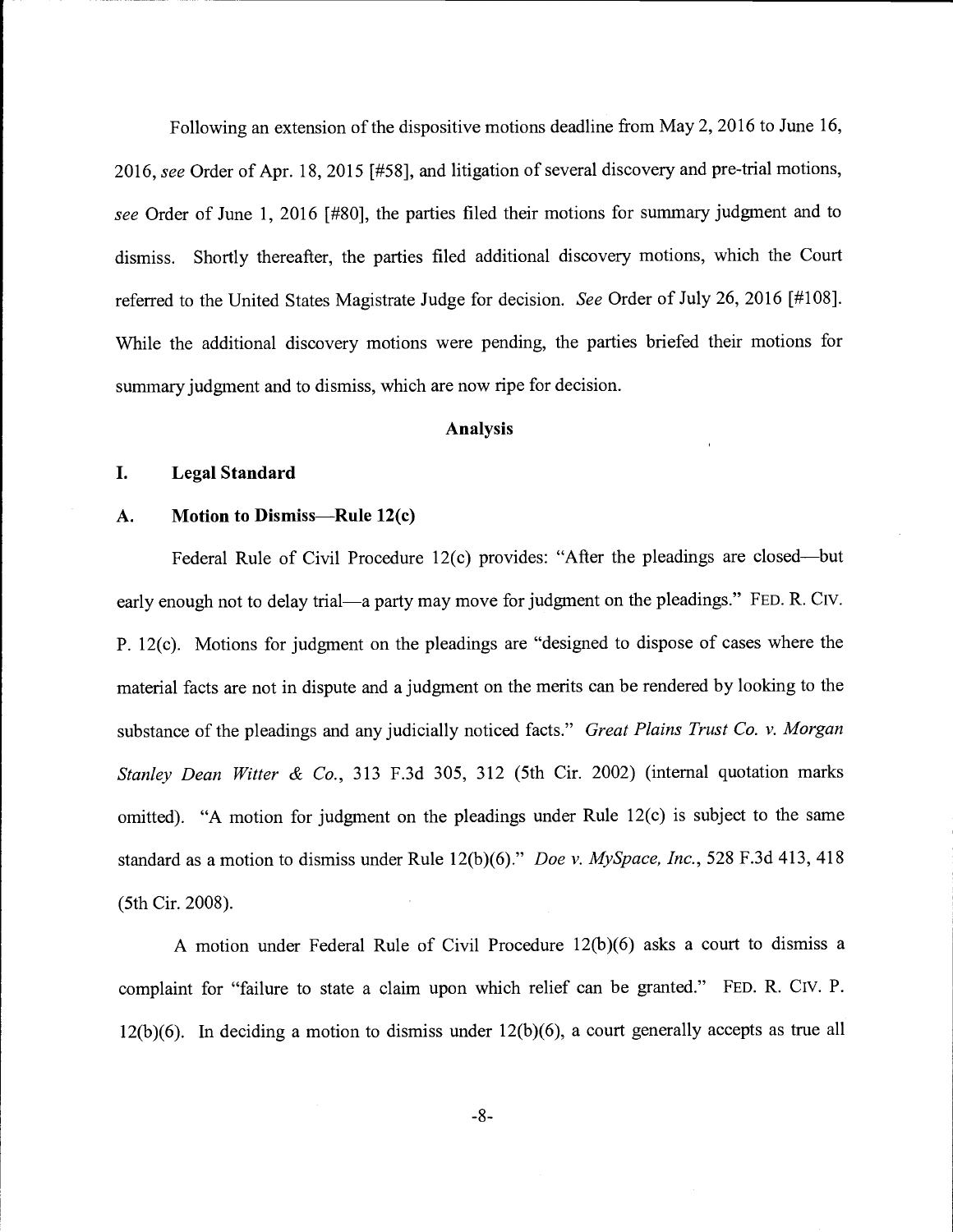factual allegations contained within the complaint. Leatherman v. Tarrant Cnty. Narcotics Intelligence & Coordination Unit, 507 U.S. 163, 164 (1993). However, a court is not bound to accept legal conclusions couched as factual allegations. Papasan v. Allain, 478 U.S. 265, 286 (1986). Although all reasonable inferences will be resolved in favor of the plaintiff, the plaintiff must plead "specific facts, not mere conclusory allegations." Tuchman v. DSC Commc'ns Corp., 14 F.3d 1061, 1067 (5th Cir. 1994). The plaintiff must plead sufficient facts to state a claim for relief that is facially plausible. Ashcroft v. Iqbal, 556 U.S. 662, 678 (2009); Bell Atl. Corp. v. Twombly, 550 U.S. 544, 570 (2007). "A claim has facial plausibility when the plaintiff pleads factual content that allows the court to draw the reasonable inference that the defendant is liable for the misconduct alleged." *Iqbal*, 556 U.S. at 678. Although a plaintiff's factual allegations need not establish the defendant is probably liable, they must establish more than a "sheer possibility" that a defendant has acted unlawfully. Id. Determining plausibility is a "contextspecific task," that must be performed in light of a court's "judicial experience and common sense." Id. at 679. In deciding a motion to dismiss, courts may consider the complaint, as well as other sources courts ordinarily examine when ruling on Rule  $12(b)(6)$  motions to dismiss, such as documents incorporated into the complaint by reference, and matters of which a court may take judicial notice. Tellabs, Inc. v. Makor Issues & Rights, Ltd., 551 U.S. 308, 322 (2007).

#### B. Motion for Summary Judgment

Summary judgment shall be rendered when the pleadings, the discovery and disclosure materials on file, and any affidavits show that there is no genuine dispute as to any material fact and that the moving party is entitled to judgment as a matter of law. FED. R. Civ. P. 56(a); Celotex Corp. v. Catrett, 477 U.S. 317, 323-25 (1986); Washburn v. Harvey, 504 F.3d 505, 508

 $-9-$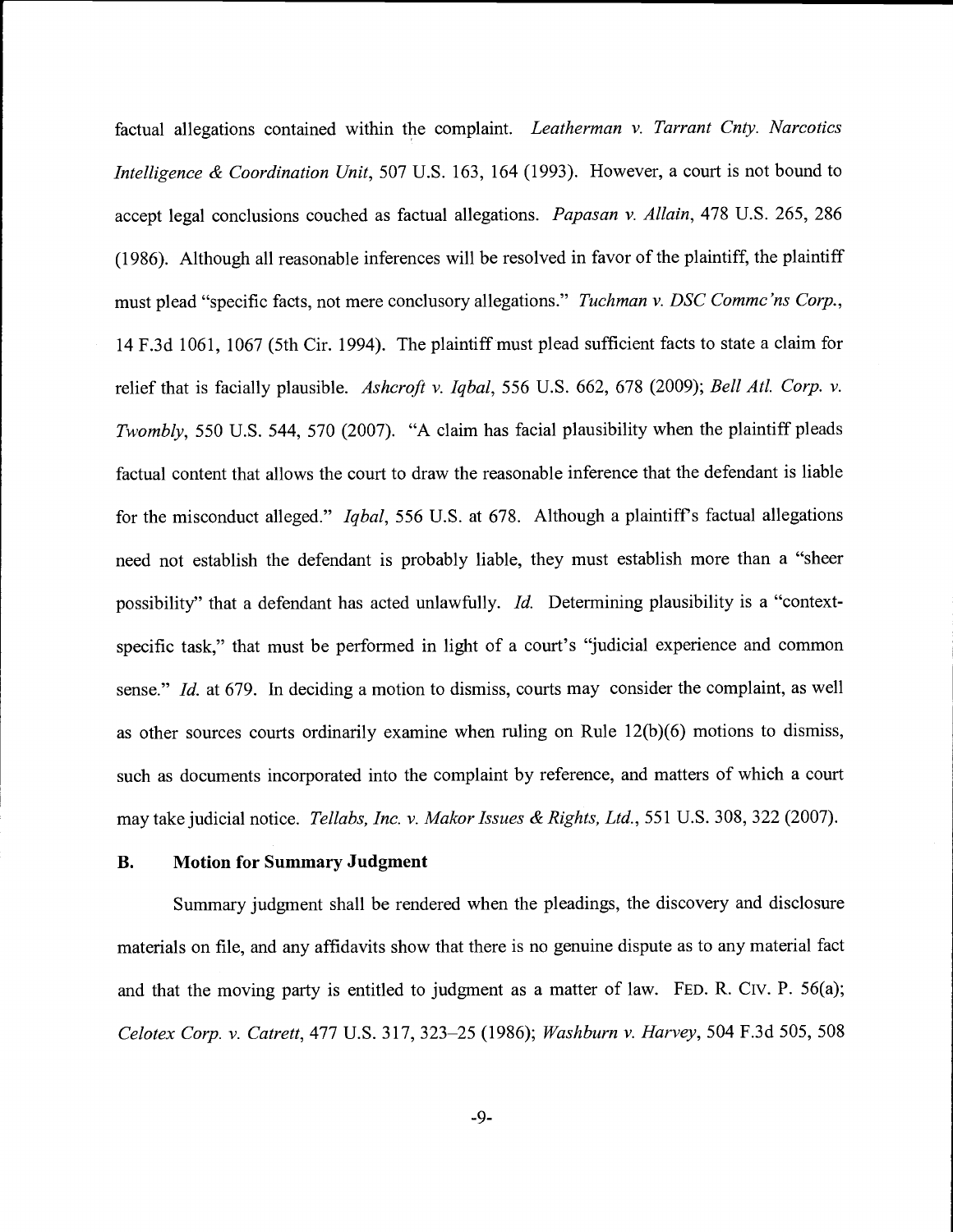(5th Cir. 2007). A dispute regarding a material fact is "genuine" if the evidence is such that a reasonable jury could return a verdict in favor of the nonmoving party. Anderson v. Liberty Lobby, Inc., 477 U.S. 242, 248 (1986). When ruling on a motion for summary judgment, the court is required to view all inferences drawn from the factual record in the light most favorable to the nonmoving party. Matsushita Elec. Indus. Co. v. Zenith Radio, 475 U.S. 574, 587 (1986); Washburn, 504 F.3d at 508. Further, a court "may not make credibility determinations or weigh the evidence" in ruling on a motion for summary judgment. Reeves  $v$ . Sanderson Plumbing Prods., Inc., 530 U.S. 133, 150 (2000); Anderson, 477 U.S. at 254-55.

Once the moving party has made an initial showing that there is no evidence to support the nonmoving party's case, the party opposing the motion must come forward with competent summary judgment evidence of the existence of a genuine fact issue. *Matsushita*, 475 U.S. at 586. Mere conclusory allegations are not competent summary judgment evidence, and thus are insufficient to defeat a motion for summary judgment. Turner v. Baylor Richardson Med. Ctr., 476 F.3d 337, 343 (5th Cir. 2007). Unsubstantiated assertions, improbable inferences, and unsupported speculation are not competent summary judgment evidence. Id. The party opposing summary judgment is required to identify specific evidence in the record and to articulate the precise manner in which that evidence supports his claim. Adams  $v$ . Travelers Indem. Co. of Conn., 465 F.3d 156, 164 (5th Cir. 2006). Rule 56 does not impose a duty on the court to "sift through the record in search of evidence" to support the nonmovant's opposition to the motion for summary judgment. Id.

"Only disputes over facts that might affect the outcome of the suit under the governing laws will properly preclude the entry of summary judgment." *Anderson*, 477 U.S. at 248.

-10-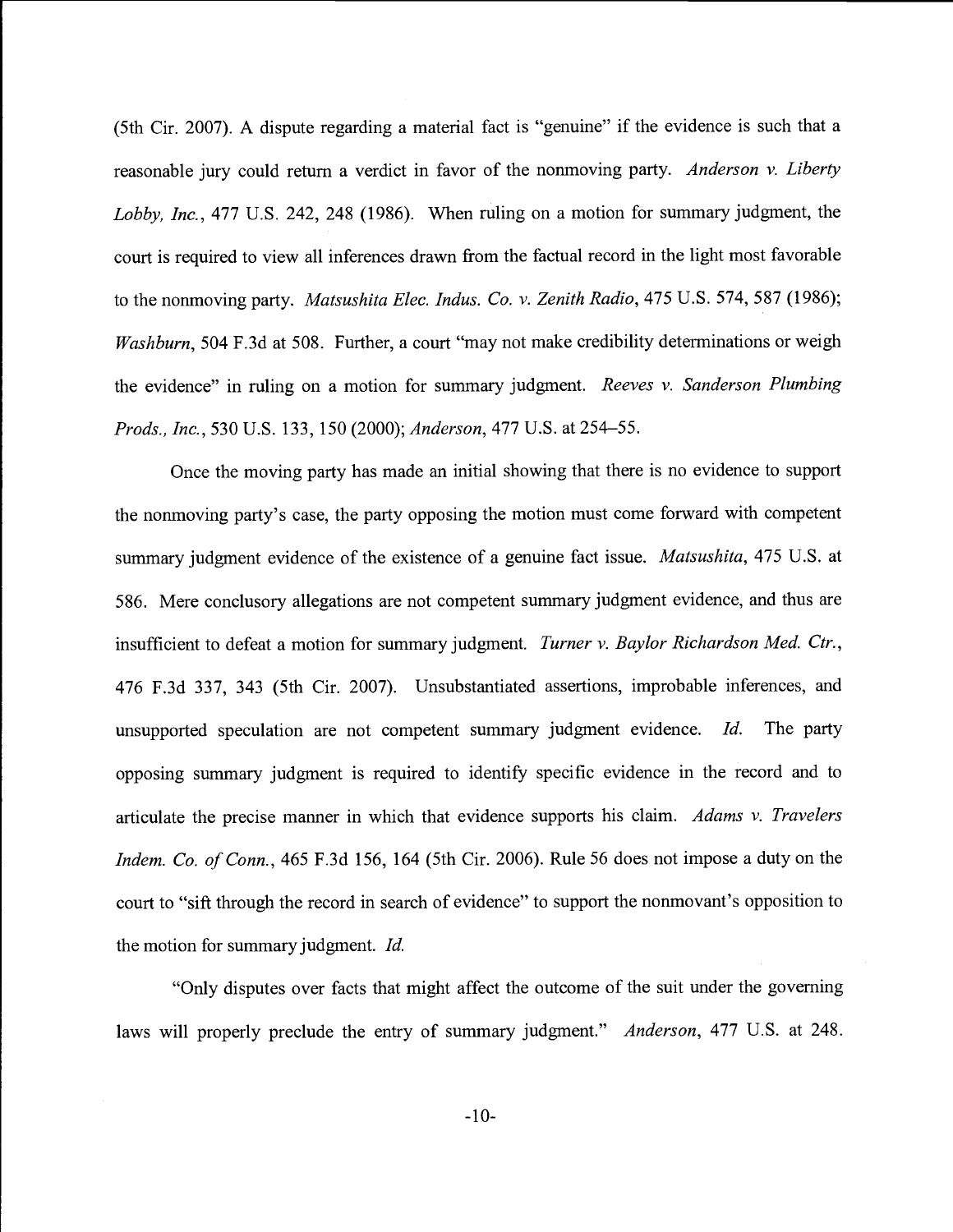Disputed fact issues that are "irrelevant and unnecessary" will not be considered by a court in ruling on a summary judgment motion. *Id*. If the nonmoving party fails to make a showing sufficient to establish the existence of an element essential to its case and on which it will bear the burden of proof at trial, summary judgment must be granted. Celotex, 477 U.S. at 322–23.

#### II. Application

At this stage of the proceedings, there are two primary areas of dispute between the parties: first, whether HTA defamed BancPass by sending the above-described letters to Apple, Google, and TxDOT; and second, whether BancPass's PToll app tortiously interferes with the contracts between (a) HTA and the rental car companies, (b) the rental car companies and their customers, or (c) HTA and TxDOT. Despite the relative simplicity of this posture, the parties' motions are complex and at times internally inconsistent, making it difficult to ascertain the specific contours of their respective requests for relief. The parties do not even agree on what claims are presently live and ripe for decision. See Def.'s Resp. [#91] at 15 n.20; Pl.'s Reply [#98] at 7 n.6.

For the sake of clarification, the claims raised by the parties' pleadings are as follows. In its Second Amended Complaint, BancPass raises (1) a defamation claim (Count I) and (2) a claim seeking a declaration that PTo11 does not tortiously interfere with (a) HTA's contracts with Avis and Enterprise, (b) the rental agreements between Avis and Enterprise and their customers, or (c) the agreement between HTA and TxDOT (Count II). See Second Am. Compl. [#50]  $\P$  34, 37. In its First Amended Counterclaim, HTA brings claims seeking declarations that: (1) HTA did not tortiously interfere with BancPass's contracts with Google or Apple (Count I); (2) HTA's contracts with Avis and Enterprise, as well as the rental agreements between Avis, Enterprise,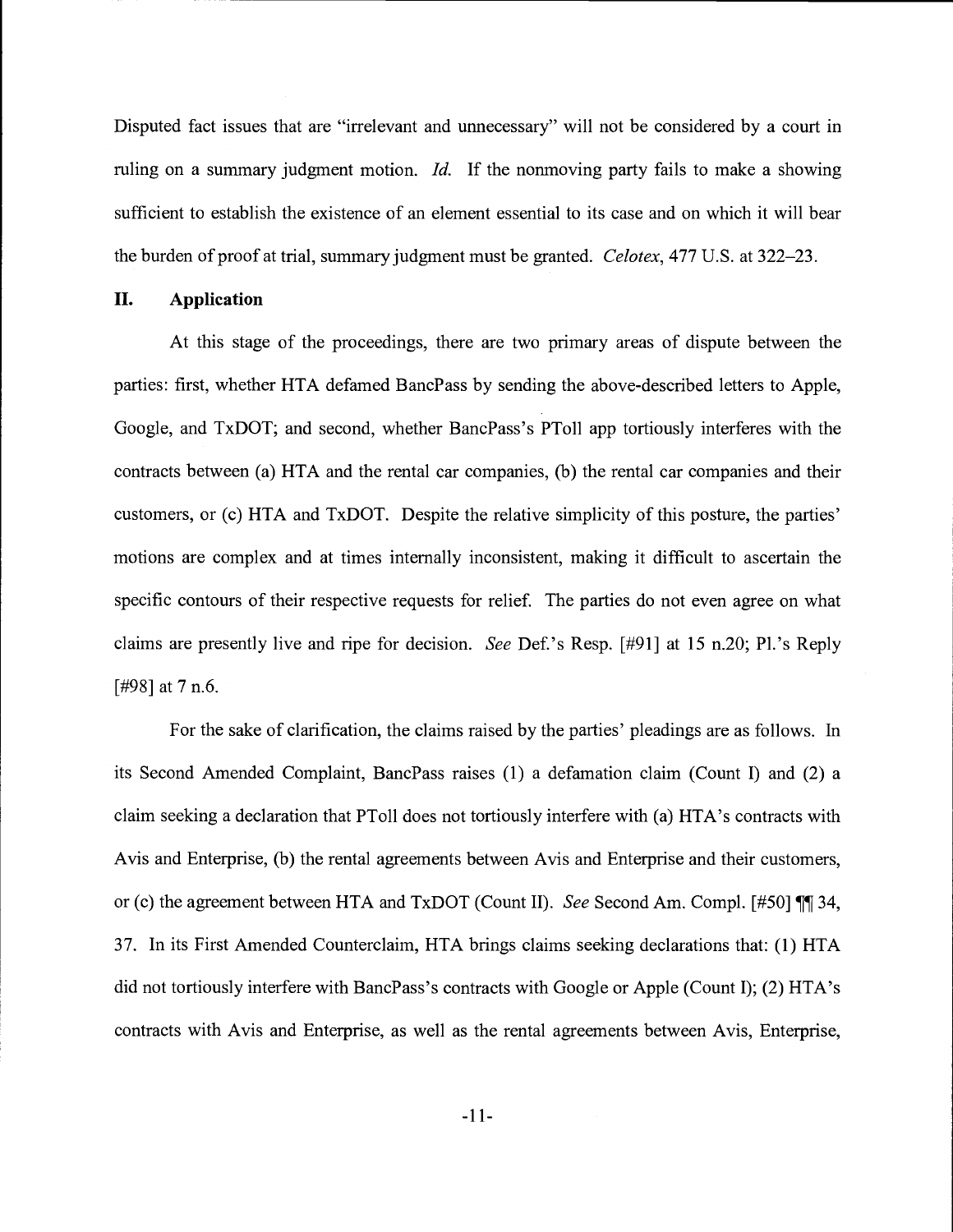and their customers, "do not interfere with BancPass's ability to contract with customers" through PTo11 (Count II); (3) HTA has not violated federal or state antitrust law (Count III); and (4) PToll tortiously interferes with HTA's current or prospective contracts or contracts to which HTA is a third-party beneficiary (meaning the rental agreements between Avis, Enterprise, and their customers) (Count IV).

As the Court understands the pending motions for summary judgment, the following issues are ripe for decision: (1) whether Counts I, II, and III of HTA's counterclaims should be dismissed; (2) whether HTA is entitled to summary judgment on BancPass's defamation claim; (3) whether either party is entitled to summary judgment on the question whether PTo11 tortiously interferes with the agreements between Avis, Enterprise, and their customers; and (4) whether BancPass is entitled to summary judgment on the question whether PToll tortiously interferes with HTA's contracts with Avis and Enterprise;<sup>4</sup> and (5) whether BancPass is entitled to summary judgment on the question whether PTo11 tortiously interferes with the agreement between HTA and TxDOT.<sup>5</sup>

The Court addresses these matters in turn.

## A. Counts I, II, and III of HTA's Counterclaims

BancPass moves for dismissal of Counts I, II, and III of HTA's counterclaims, arguing none of the issues raised in these requests for declaratory relief "relate to any present case or controversy between the parties identified in the parties' pleadings." Pl.'s Mot. Summ. J. [#86] at 20. The Court rejects BancPass's argument. As HTA points out, it asserted these

<sup>&</sup>lt;sup>4</sup> See section II.D, infra.

<sup>&</sup>lt;sup>5</sup> During hearing on the parties' motions, the Court orally ruled from the bench that PToll does not constitute tortious interference with any of the relevant contracts as a matter of law, and thus explains those oral rulings fully in this opinion.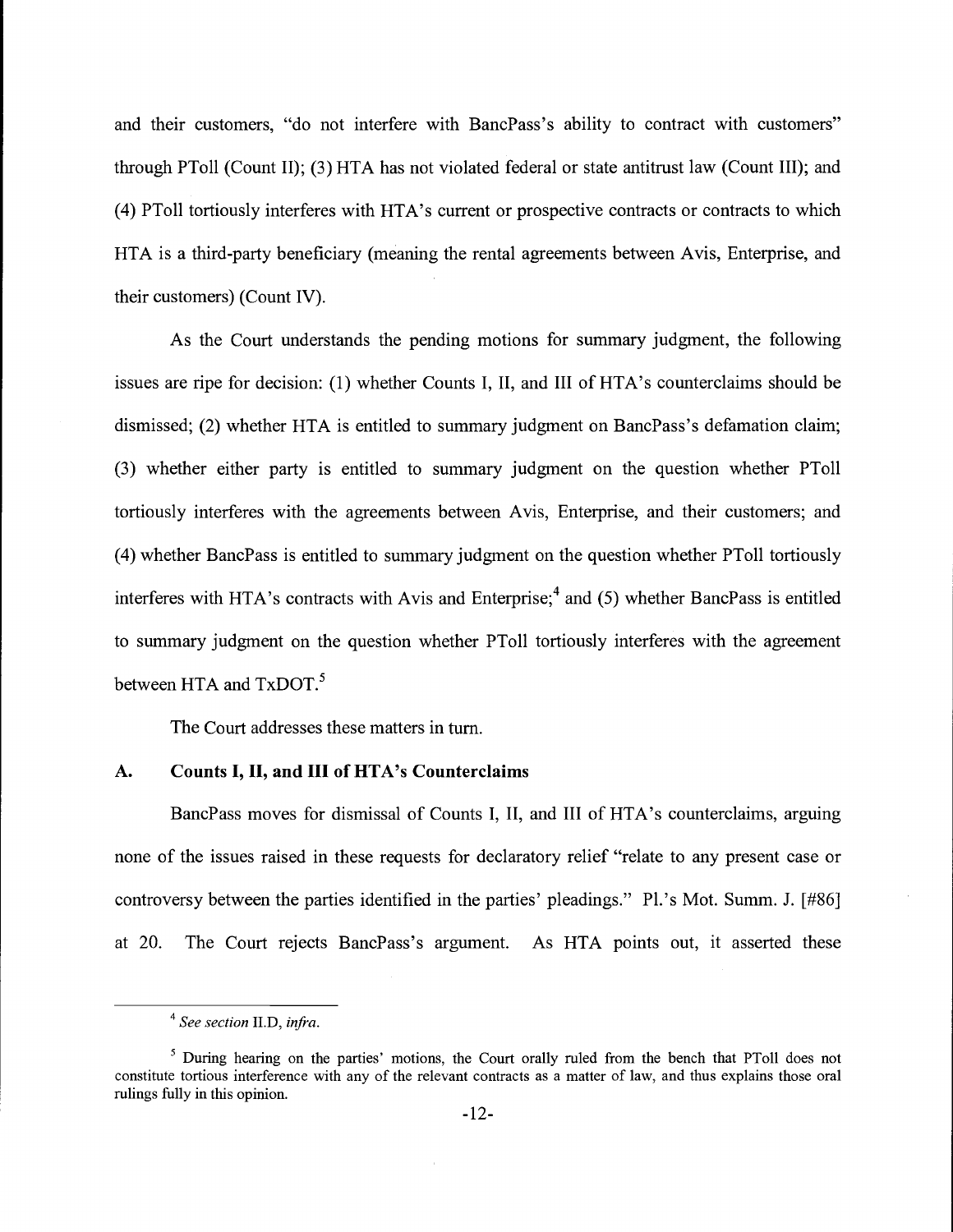counterclaims for declaratory relief based on the claims for declaratory relief BancPass raised in its original and first amended complaint. BancPass answered the amended counterclaims on January 21, 2016. See Answer Countercls. [#53]. That BancPass subsequently amended its pleadings to drop its own claims for declaratory relief related to antitrust and HTA's alleged tortious interference with BancPass's contracts did not require HTA to drop its properly pleaded counterclaims. BancPass's motion to dismiss is therefore DENIED.

# B. Defamation

HTA argues it is entitled to summary judgment on BancPass's defamation claim because its letters to TxDOT, Apple, and Google (1) were absolutely privileged because they were made preliminarily to a proposed judicial proceeding and (2) express a legal opinion and therefore cannot be false statements of fact. Additionally, HTA argues BancPass is barred as a matter of law from seeking exemplary damages because it did not ask HTA to retract the allegedly defamatory statements with 90 days after making them.<sup>6</sup> As set forth below, the Court finds BancPass may not seek exemplary damages in connection with the TxDOT letter. In all other respects, HTA's arguments must be rejected.

#### i. Absolute privilege

Texas law recognizes two classes of privilege applicable to defamation suits: absolute privilege and conditional privilege. Shell Oil Co. v. Writt, 464 S.W.3d 650, 654 (Tex. 2015) (citing Hurlbut v. Gulf Atl. Life Ins. Co., 749 S.W.2d 762, 768 (Tex. 1987)). The absolute

 $6$  HTA further argues BancPass cannot recover mental anguish damages because it is an entity, not an individual. See Def.'s Mot. Summ. J. [#84] at 14-15. In its response, BancPass clarifies that it is not seeking mental anguish damages in this litigation. See Pl.'s Resp. [#92] at 13.

Additionally, BancPass moves for summary judgment on HTA's affirmative defense of truth to the defamation claims. See P1's Mot. Summ. J. [#86] at 19-20. The Court declines to consider this argument on summary judgment, as it is more appropriately resolved on a full factual record to be developed at trial.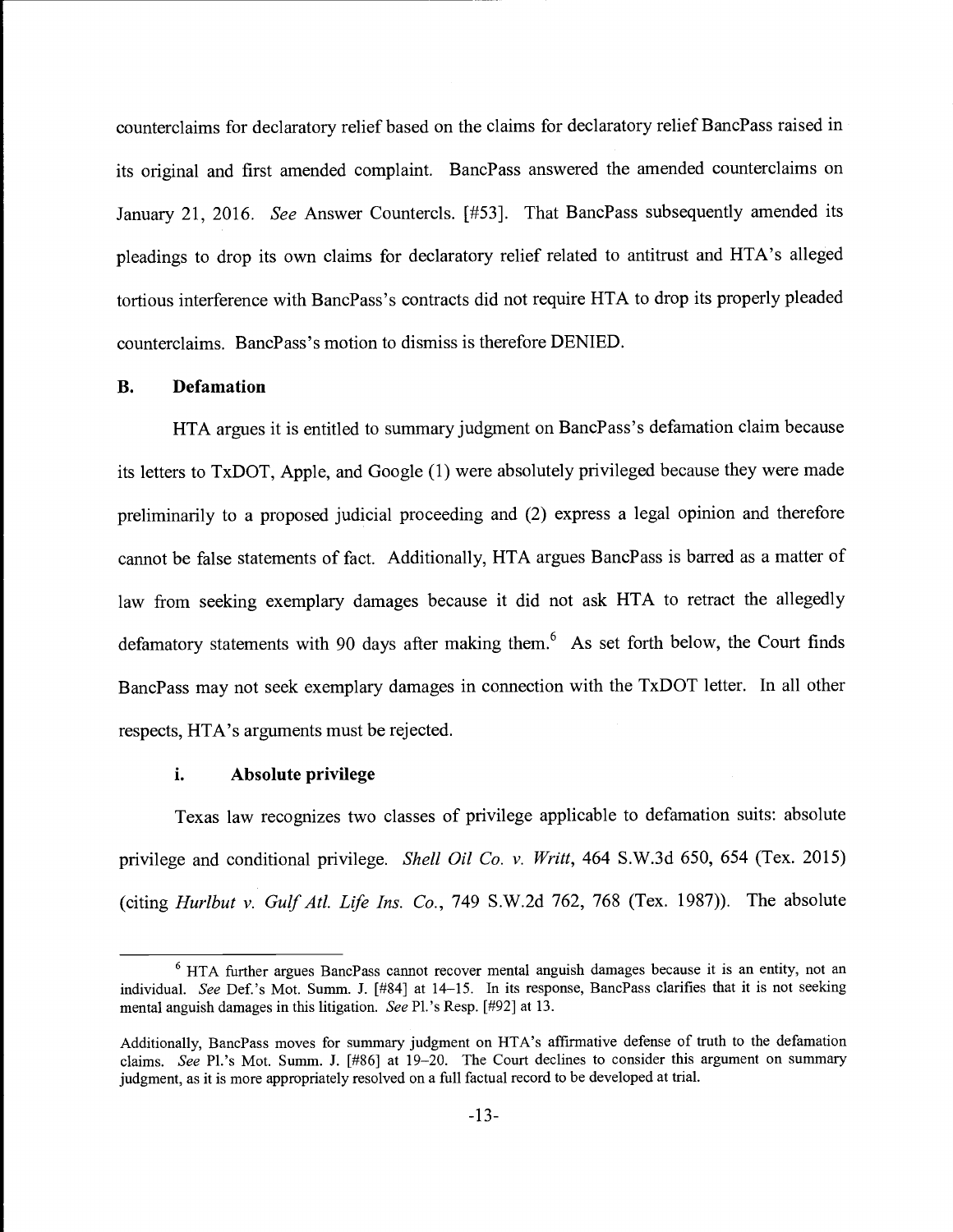privilege "is more properly thought of as an immunity because it is based on the personal position or status of the actor. . . . Such immunity, however, attaches only to a limited and select number of situations which involve the administration of the functions of the branches of government, such as statements made during legislative and judicial proceedings." Id. (quoting Hurlbut, 749 S.W.2d at 768). A "witness is absolutely privileged to publish defamatory matter concerning another in communications preliminary to a proposed judicial proceeding. . . , if it has some relation to the proceeding." *Id.* at 654–55 (quoting *Hurlbut*, 749 S.W.2d at 767).

The test for whether a communication is absolutely privileged when it occurs before judicial proceedings have begun has both subjective and objective components: "the rule ... applies only when the communication has some relation to a proceeding that is actually contemplated in good faith and under serious consideration by the witness or a possible party to the proceeding." Id. (quoting RESTATEMENT (SECOND) OF TORTS § 588 cmt. e) (alteration omitted). "The bare possibility that the proceeding might be instituted is not to be used as a cloak to provide immunity for defamation when the possibility is not seriously considered." Id. (quoting the RESTATEMENT).

In arguing its letters to TxDOT, Apple, and Google are absolutely privileged communications, HTA points the Court to no case in which the absolute judicial-proceeding privilege was extended to a situation analogous to this one. First, in Daystar Residential, Inc. v. Collmer, the court found an attorney's statements to newspapers made in advance of filing wrongful death lawsuits against two treatment centers were absolutely privileged. 176 S.W.3d 24, 26 (Tex. App.—Houston [1st Dist.] 2004, pet. denied). The court made clear it was extending the privilege in so holding and emphasized "it [wa]s clear that a suit was being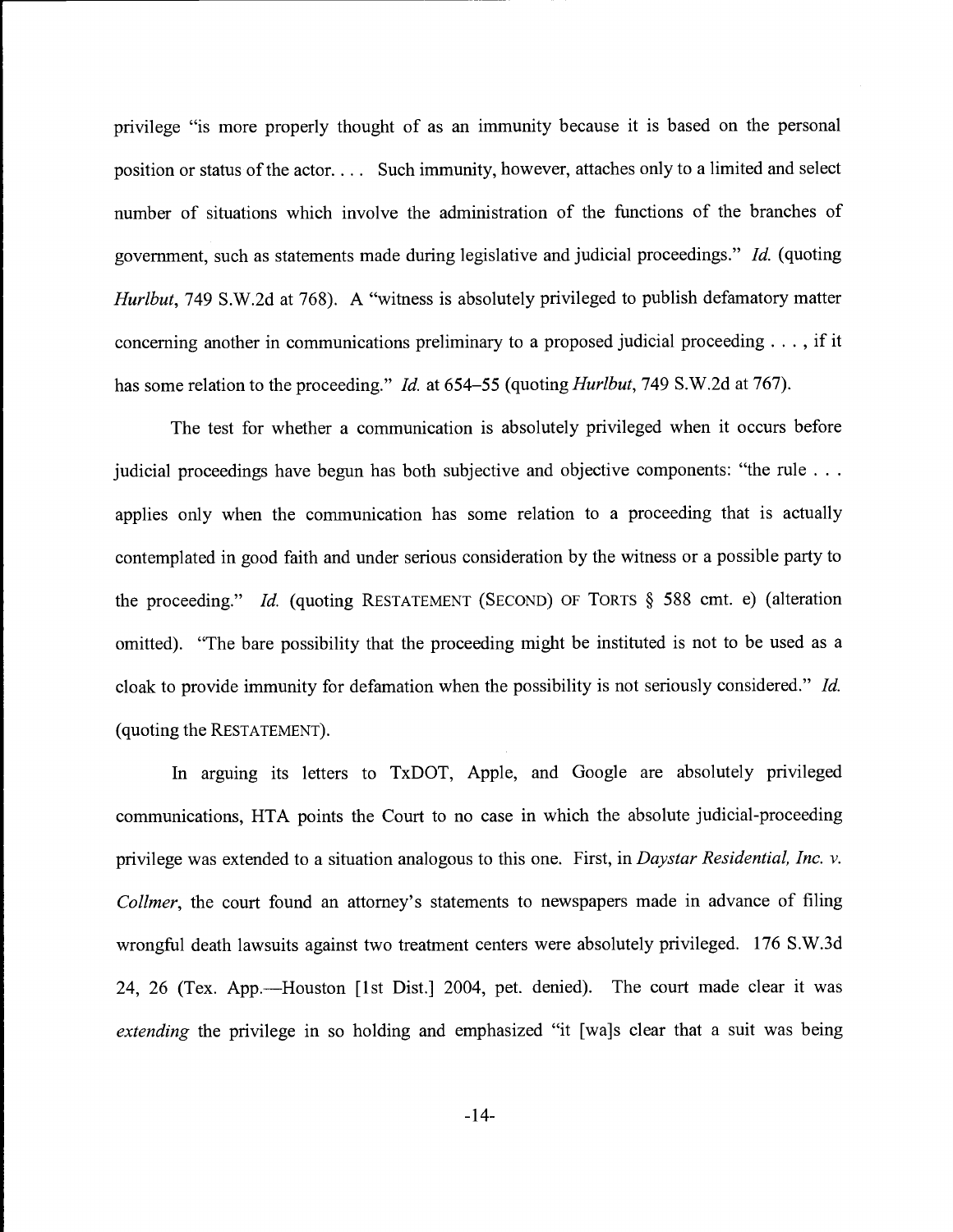contemplated" given the attorney's explicit statements "he w[ould] file a lawsuit alleging gross negligence this week" and that the information he publicly disclosed "bolster[ed] a civil lawsuit he plan[ned] to file in the near future." *Id.* at 28, 26. Here, the letters contain no such explicit statements regarding plans to file suit and were made to corporate entities, not the media. Second, *Shell Oil* involved statements made to the Department of Justice by an entity that knew it was the target of an ongoing DOJ investigation, and thus seriously feared it would soon be criminally prosecuted. See 464 S.W.3d at 659. Here, HTA was not the target of any investigation and was not making statements in an attempt to clear its name. Finally, Russell  $v$ . Clark involved an out-of-court letter sent by an attorney seeking evidence to be used in an existing judicial proceeding. See 620 S.W.2d at 866–67. Here, at the time HTA sent the letters in question, no judicial proceeding existed.

Considering the entirety of the letters in their context, the Court finds they bear no relation to a proposed judicial proceeding. The absolute privilege has been extended in Texas to "limited instances in which the benefit of the communication to the general public outweighs the potential harm to an individual." See Shell Oil, 464 S.W.3d at 655. The Court declines to extend absolute immunity from suit for defamation to unsolicited letters mailed to third parties, neither law enforcement nor media, by an aggrieved entity neither the target of any investigation nor an attorney advocating on behalf of a client. In the opinion of the Court, this is not an instance in which the benefit of the communication to the public outweighs the potential harm to an individual.

HTA's motion for summary judgment on this ground is DENIED.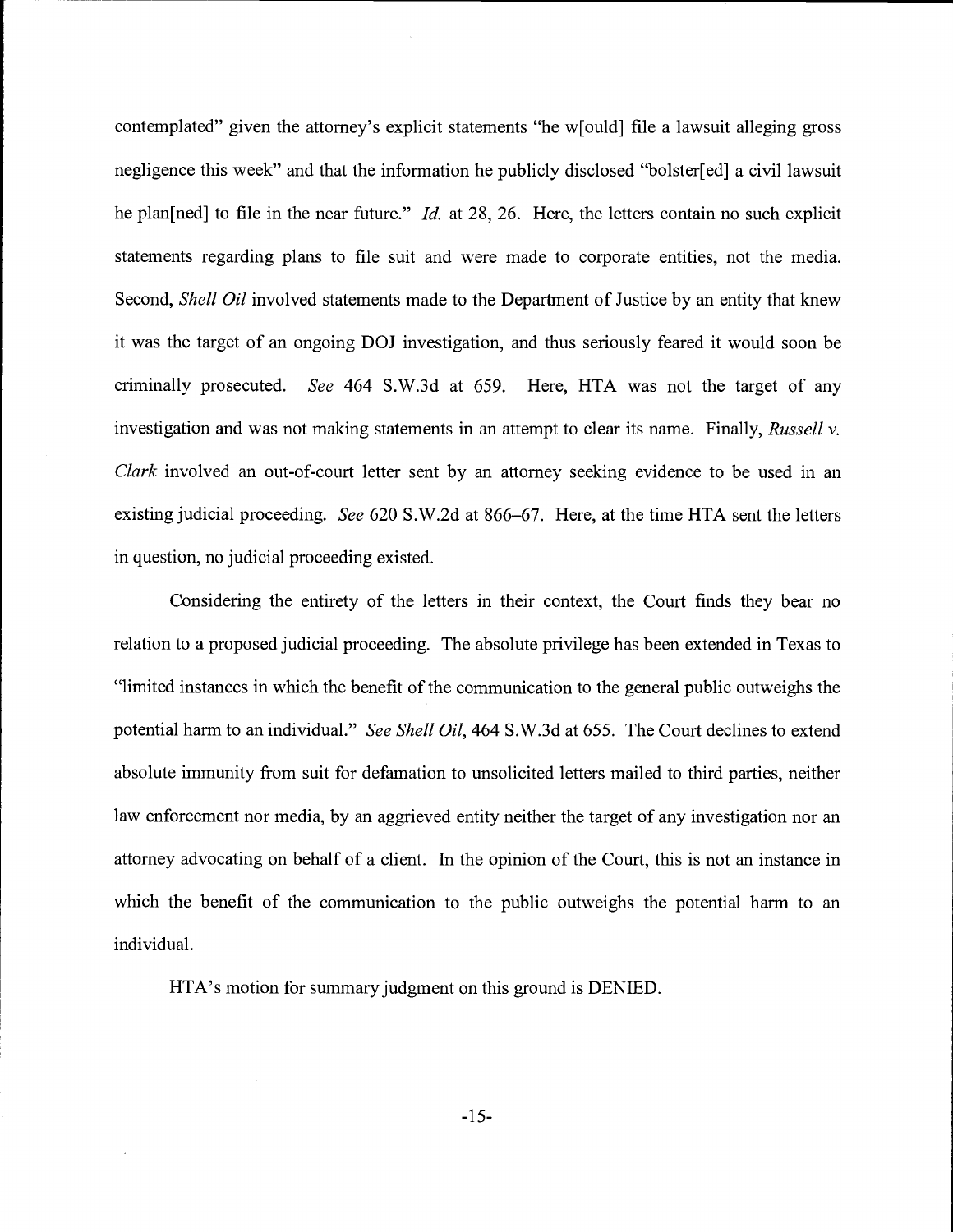#### ii. Expressions of legal opinion

HTA next argues it is entitled to summary judgment on BancPass's defamation claim because the statements made in the letters were "legal opinions regarding the implication of undisputed facts," and "thus like all opinions cannot constitute a false statement of fact." Def.'s Mot. Summ. J. [#84] at 12. The Court cannot agree with HTA.

"[T]he meaning of a publication, and thus whether it is false and defamatory, depends on a reasonable person's perception of the entirety of a publication and not merely on individual statements." Bentley v. Bunton, 94 S.W.3d 561, 579 (Tex. 2002) (quoting Turner v. KTRK Television, Inc., 38 S.W.3d 103, 115 (Tex. 2000)). Further, "the imputation of a corrupt or dishonorable motive in connection with established facts is itself to be classified as a statement of fact and as such not to be within the defense of fair comment." Id. at 583 (quoting A.S. Abell Co. v. Kirby, 176 A.2d 340, 343 (1961)). Here, even assuming the letters accurately set forth the facts they allege, at minimum, the letters HTA sent to Apple and Google appear to impute a dishonorable motive to BancPass in connection with those facts. Those letters, for example, state that "as BancPass has admitted. . . , the express purpose of the PTo11 App is to permit users to circumvent" HTA's fees, claim the sale of PTo11 "is intentionally deceptive," allege BancPass is "intentionally frustrating [HTA's services] for its own gain," and claim BancPass "is requiring users of the PToll App to help it break the law." See Apple/Google Letters at 1, 3. As these statements appear to impute a corrupt motive to BancPass, the Court declines to grant summary judgment to HTA on grounds the Apple and Google letters are merely opinion.

The Court further declines to grant summary judgment concerning the TxDOT letter on grounds it, as HTA argues, is a protected statement of legal opinion. The TxDOT letter does not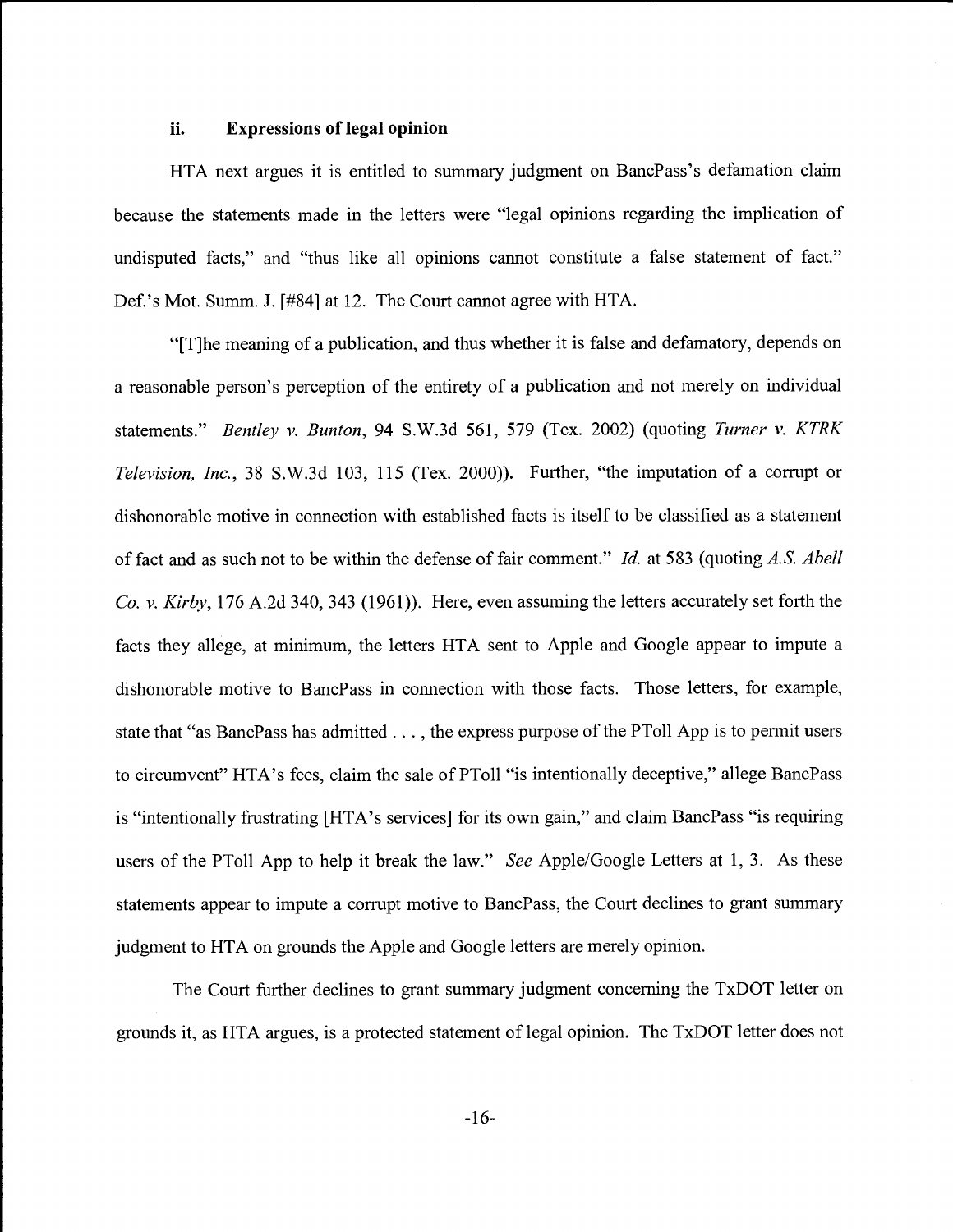contain any direct accusations that BancPass or PToll users are breaking the law; rather, the letter describes HTA's concerns and states HTA will take the appropriate steps to protect its legal rights. See TxDOT Letter at 2. Thus, no "legal opinion" is expressed in the TxDOT letter. The Court expresses no opinion on whether the TxDOT letter is otherwise factual.

Consequently, HTA's motion for summary judgment on the merits of BancPass's defamation claim is DENIED in its entirety.

## iii. Ability to seek exemplary damages

Finally, HTA contends BancPass is barred from seeking exemplary damages on its defamation claim because BancPass did not ask HTA to retract the letters within 90 days of learning HTA sent the letters. HTA's argument is based upon a recently enacted statute, Section 73.055(c) of the Texas Civil Practice and Remedies Code, which provides a claimant may not recover exemplary damages if the person "does not request a correction, clarification, or retraction" of the allegedly defamatory publication "not later than the 90th day after receiving knowledge of the publication[.]" TEX. CIV. PRAc. & REM. CODE § 73.055(c). According to HTA, BancPass first received knowledge of the letters to Apple and Google when it received HTA's demand letter dated September 30, 2014, and first received knowledge of the letter to TxDOT when TxDOT sent it to BancPass in response to a records request on October 10, 2014.

BancPass does not respond to HTA's argument concerning the TxDOT letter, and the Court therefore finds BancPass may not recover exemplary damages in connection with that letter. As for the Apple and Google letters, however, BancPass argues while it may have known the letters existed after receiving HTA's demand letter, BancPass did not know the specific contents of those letters (and particularly that HTA claimed the use of PToll amounted to a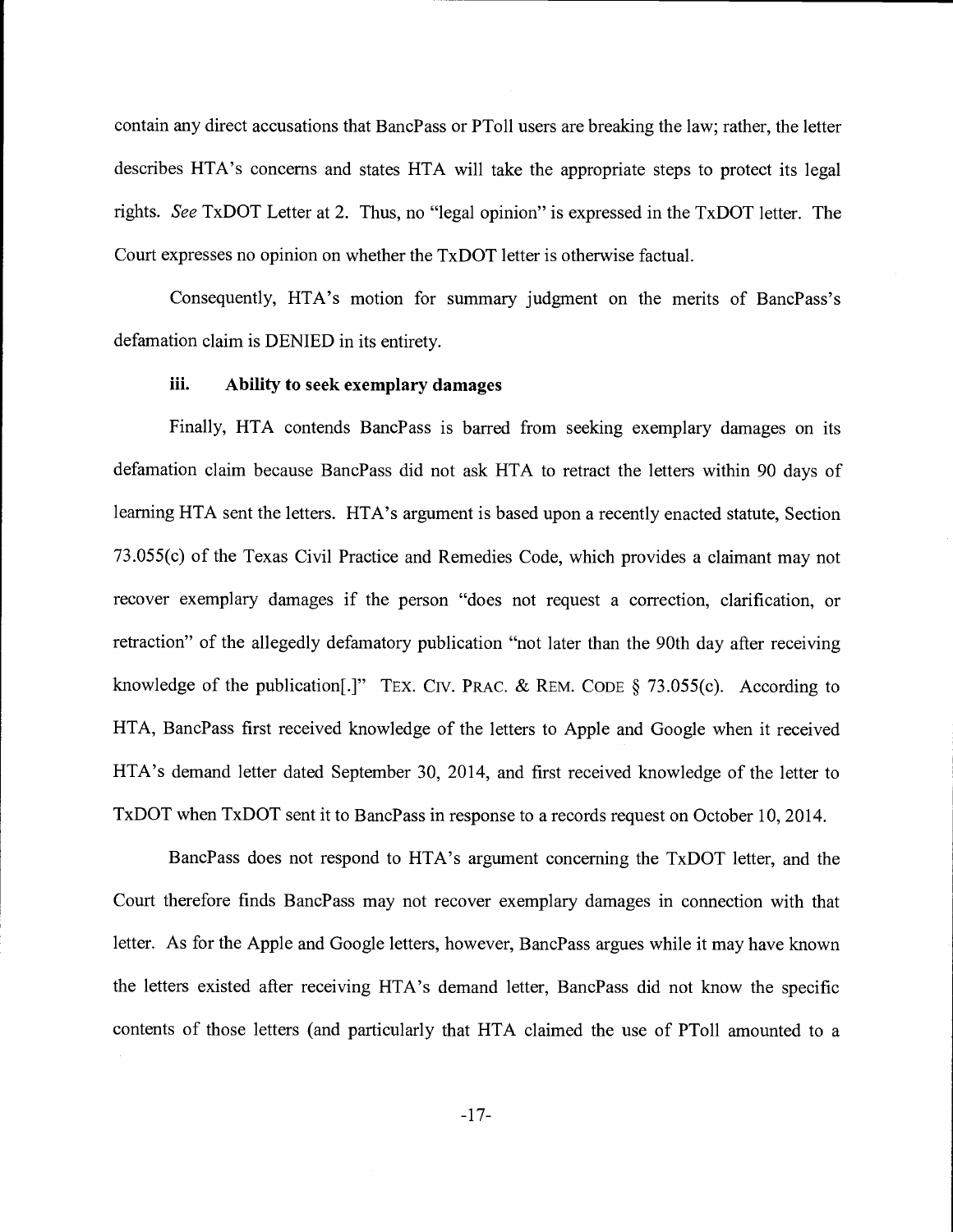felony) until it received those letters in discovery on April 10, 2015. BancPass explains it thereafter sent a retraction request, which HTA received 82 days later, and subsequently amended its pleadings to assert a defamation claim.

Neither party points the Court to any case specifically interpreting the meaning of "receiving knowledge" as used in  $\S$  73.055(c). This is unsurprising, as it appears only two Texas cases, one of which is unreported, even cite to  $\S$  73.005(c), and neither analyze it. See Neely v. Wilson, 418 S.W.3d 52, 63 & n.15 (Tex. 2013) (noting recent passage of  $\S$  73.005(c) and stating it does not apply to the case under review); Cummins v. Bat World Sanctuary, No. 02-12-00285-  $CV$ , 2015 WL 1641144, at 23 n.104 (Tex. App.—Fort Worth Apr. 30, 2015, pet. denied) (noting recent passage in a footnote). In the absence of on-point Texas law, the Court will make an *Erie* guess as to how the Texas Supreme Court would decide this question. See Keen v. Miller Envt'l Group., Inc., 702 F.3d 239, 243 (5th Cir. 2012) (explaining the *Erie* guess obligation).

The Court concludes BancPass did not "receiv[e] knowledge" of the defamatory statements within the meaning of § 73.055(c) until it received the Apple and Google letters in discovery on April 10, 2015. A related subsection of the statute, § 73.055(d)(3), explains that "[a] request for a correction, clarification, or retraction is sufficient if it . . . states with particularity the statement alleged to be false and defamatory[,]" among other requirements. TEX. CIV. PRAC. & REM. CODE § 73.055(d)(3). HTA does not argue that BancPass could have obtained copies of its letters to Apple and Google merely by requesting them from either company or that BancPass could have otherwise determined, through the exercise of reasonable diligence, that HTA made allegedly defamatory statements in those letters. As such, it does not appear BancPass could have complied with the statute by "stat[ing] with particularity" the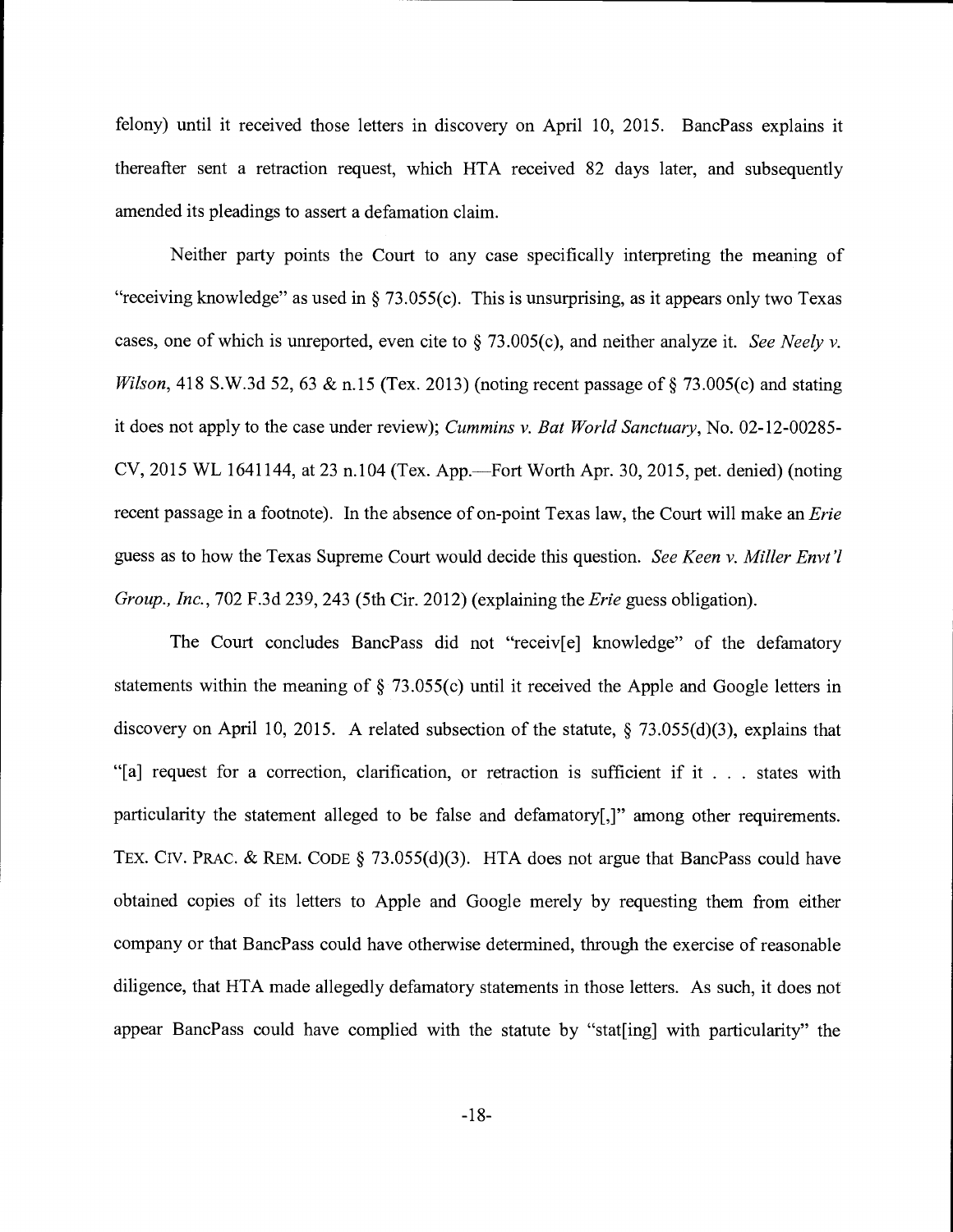allegedly false and defamatory statements prior to April 10, 2015, the date it received the letters. The Court declines to construe  $\S$  73.055(c) in a manner that makes it impossible to comply with § 73.055(d)(3). See United States v. Marshall, 798 F.3d 296, 308-09 (5th Cir. 2015) ("Where possible, statutes must be read in harmony with one another so as to give meaning to each provision." (citation omitted)).

As it is undisputed HTA received BancPass's request for retraction within 90 days after BancPass sent the request, the Court finds § 73.055(c) does not prevent BancPass from seeking exemplary damages with respect to the Apple and Google letters.

HTA's motion for summary judgment on this ground is DENIED.

# C. BancPass's Alleged Tortious Interference with the Agreements Between Avis, Enterprise, and Their Customers

Both parties seek summary judgment on their requests for declaratory relief concerning BancPass's alleged tortious interference with the rental agreements between Avis, Enterprise, and their customers. The key question underlying these claims is whether the rental agreements in question prohibit customers from using PTo1I, as "a willful and intentional act of interference with the contract," an essential element of tortious interference with contract, can be established by proving, as HTA seeks to prove here, that the alleged tortfeasor (here, BancPass) induced a third party (here, the rental car customer) to breach his or her obligation under the contract. Prudential Ins. Co. of Am. v. Fin. Review Servs., Inc., 29 S.W.3d 74, 77 (Tex. 2000); see John Paul Mitchell Sys. v. Randalls Food Mkts., Inc., 17 S.W.3d 721, 730-32 (Tex. App.--Austin 2000, pet. denied) (explaining intentional interference can be found where the defendant "took an active part in persuading a party to a contract to breach it"). As explained below, the Court finds BancPass does not induce rental car customers to breach their obligations under their rental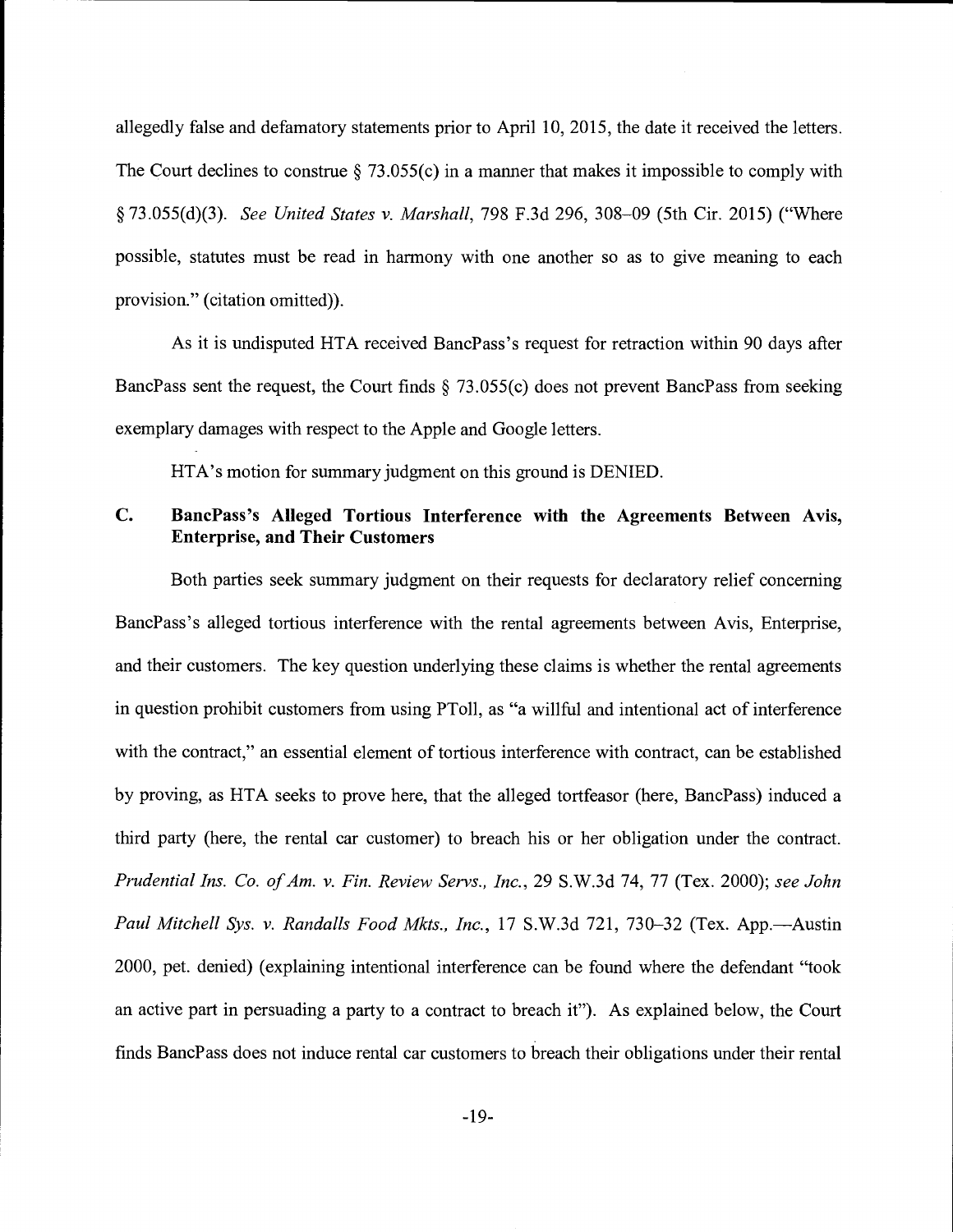contracts by using PToll, and therefore that BancPass is entitled to summary judgment on Count II of its complaint and Count IV of HTA's counterclaim.<sup>7</sup>

BancPass argues the rental contracts unambiguously provide that a customer opts in to HTA's toll processing service only where the customer uses a toll road without otherwise making arrangements to pay tolls. HTA disagrees, arguing the rental contracts unambiguously prohibit the use of PToll or, in the alternative, are ambiguous on the question whether use of PTo11 is permissible, barring summary judgment. The Court agrees with BancPass.

When interpreting a contract, the primary concern is to ascertain and effectuate the written expression of the parties' intent. *Italian Cowboy Partners, Ltd. v. Prudential Ins. Co. of*  $Am, 341$  S.W.3d 323, 333 (Tex. 2011). Intent is governed by what is written, not by what one side contends it intended but failed to say. Gilbert Tex. Constr., L.P. v. Underwriters at Lloyd's London, 327 S.W.3d 118, 127 (Tex. 2010). Thus, courts must give terms their plain and ordinary meaning unless the contract indicates the parties intended a different meaning, and examine the writing as a whole to harmonize and give effect to all of the contract's provisions. Dynegy Midstream Servs., Ltd. P'ship v. Apache Corp., 294 S.W.3d 164, 168 (Tex. 2009); Coker v. Coker, 650 S.W.2d 391, 393 (Tex. 1983). Courts must "also bear in mind the particular business activity to be served, and when possible and proper to do so, . . . avoid a construction that is unreasonable, inequitable, and oppressive." NuStar Energy, L.P. v. Diamond Offshore

 $\frac{7}{7}$  HTA makes the preliminary argument that BancPass lacks standing to assert its claim for declaratory relief on this issue because BancPass is neither a party to nor an intended beneficiary of the rental agreements. See Def. 's Mot. Summ. J. [#84] at 8-9. The Court rejects this argument. Here, BancPass "has sufficient injury-in-fact to satisfy the Art. III case-or-controversy requirement," and as a prudential matter, "can reasonably be expected properly to frame the issues and present them with the necessary adversarial zeal." See Sec. of State of Md. v. Joseph H. Munson Co., Inc., 467 U.S. 947, 956 (1984) (discussing third-party standing). Additionally, restricting BancPass's ability to market PTo11 to rental car customers prevents those customers from exercising their right to freedom of contract. See U.S. Dep't of Labor v. Triplett, 494 U.S. 715, 721 (1990). Finally, HTA has itself brought a claim for reciprocal declaratory relief, so the practical consequences of this question are minimal. Accordingly, the Court finds BancPass may assert its claim for declaratory relief concerning the rental contracts.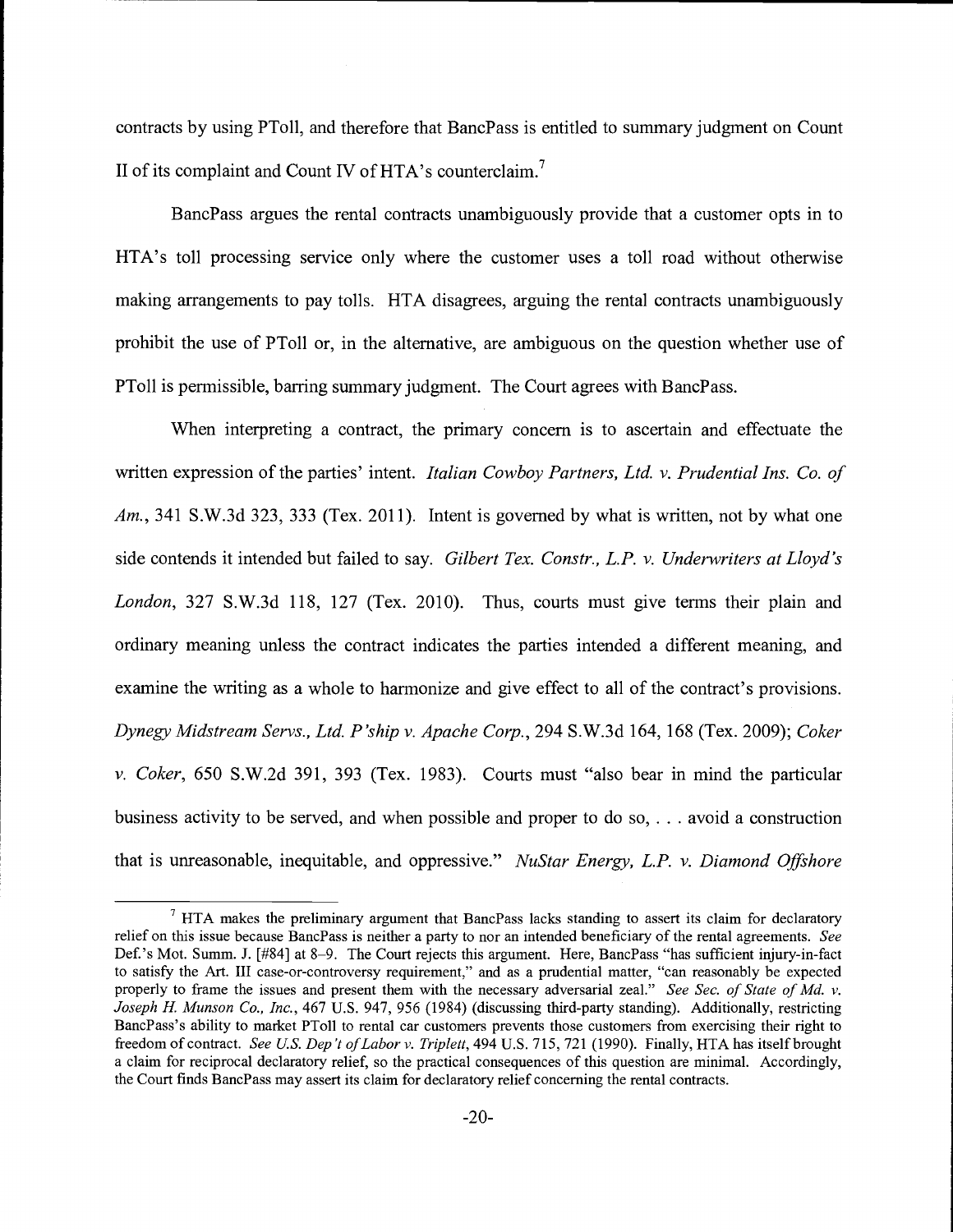Co., 402 S.W.3d 461, 466 (Tex. App.—Houston [14th Dist.], no pet.) (citing Frost Nat'l Bank v. L & F. Distribs., Ltd., 165 S.W.3d 310, 312 (Tex. 2005); Reilly v. Rangers Mgmt., Inc., 727 S.W.2d 527, 530 (Tex. 1987)).

"Whether a contract is ambiguous is a question of law that must be decided by examining the contract as a whole in light of the circumstances present when the contract was entered." Enter. Leasing Co. of Hous. v. Barrios, 156 S.W.3d 547, 549 (Tex. 2004) (quoting Columbia Gas Transmission Corp. v. New Ulm Gas, Ltd., 940 S.W.2d 587, 589 (Tex. 1996)). "If the written instrument is so worded that it can be given a certain or definite legal meaning or interpretation, then it is not ambiguous and the court will construe the contract as a matter of law." *Id.* (quoting *Coker*, 650 S.W.2d at 393). An ambiguity exists only if the contract language is susceptible to two or more reasonable interpretations. Id. (citing  $Am$ . Mfrs. Mut. Ins. Co. v. Schaefer, 124 S.W.3d 154, 157 (Tex. 2003)).

Again, the Avis contracts provide:

**e-Toll.** If you do not pay cash for tolls or the roadway does not accept cash payment you automatically opt into our e-Toll service, pursuant to which you agree to pay us or our toll program administrator. . . for all tolls incurred during your rental and all related fees, charges and penalties. . . . You can avoid the . . . fee[s] and any other charges by paying the toll in cash, using your electronic toll device, or avoiding any cashless toll road or passage.

Avis Rental Agmts. at 3 ¶ 16, 5 ¶ 16, 7 ¶ 16. These provisions unambiguously permit renters to use PTo11 rather than opt in to HTA's services for two reasons.

First, the language expressly provides that renters can "avoid [HTA's] fee[s]" by "using [thei]r electronic toll device[s]." While "electronic toll device" is not specifically defined elsewhere in the contract, the Court agrees with BancPass that the plain and ordinary meaning of the phrase encompasses a smartphone on which an app specifically designed to manage the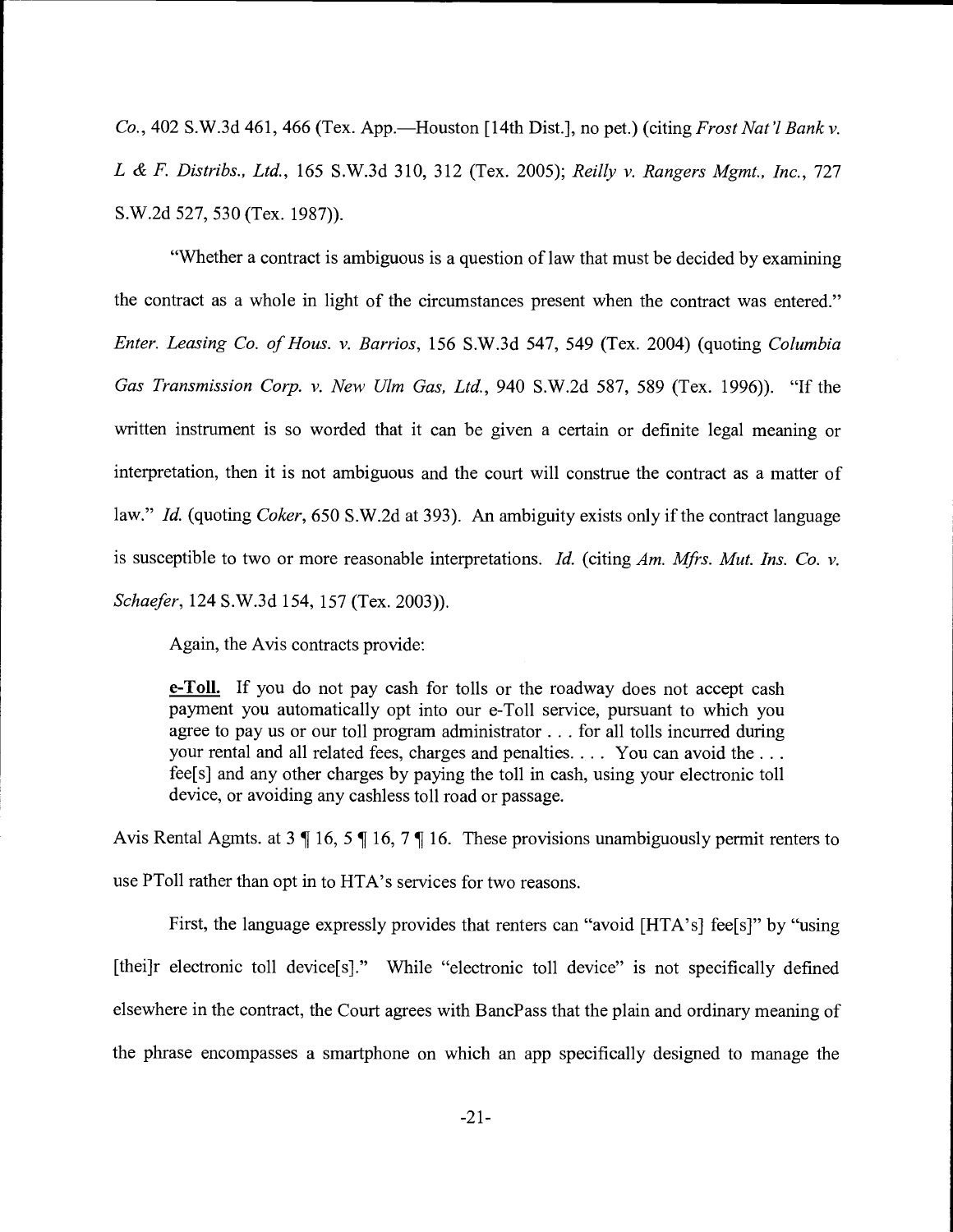payment of tolls is installed. The Court disagrees with HTA's argument that the true meaning of the phrase is limited to transponders that are issued by tolling authorities and send radio signals, such as TxTags and ToilTags. Had Avis wished to limit the types of electronic toll devices a renter is permitted to use in order to avoid HTA's fees, it could have used more specific language to so indicate, such as "transponder issued by a tolling authority," "transponder issued by a tolling authority that emits radio signals," or the like. The Court declines to read a limitation into the Avis agreements that is not there. See Schaefer, 124 S.W.3d at 162 ("[W]e may neither rewrite the parties' contract nor add to its language.").

Second, the first sentence of the e-Toll provision does not change the analysis. HTA argues the provision "plainly states [] if a rental customer does not pay cash for tolls, the customer automatically agrees to pay HTA, as the toll program administrator, for all tolls incurred." Def.'s Mot. Summ. J. [#84] at 18. The later, more specific provision delineating the more specific ways in which a renter can avoid HTA's fees, however, controls over the earlier, conflicting general statement that renters automatically opt in to HTA's services if they do not pay cash. See NuStar Energy, 402 S.W.3d at 467 (citing Grynberg v. Grey Wolf Drilling Co., L.P., 296 S.W.3d 132, 137 (Tex. App.—Houston [14th Dist.] 2009, no pet.)).

The analysis of the Enterprise rental agreements is even more straightforward. Those agreements state in relevant part:

Optional Charges. The optional Toilpass Service accepted by Renter provides for the daily rental of a toll collection transponder or, in some states, the use of videomonitored toll collection services. In addition to the daily charge for the Tollpass Service, [Enterprise], its affiliate or a third party may separately charge . . . for each toll (or other charge) incurred using the transponder or video monitored service . . . .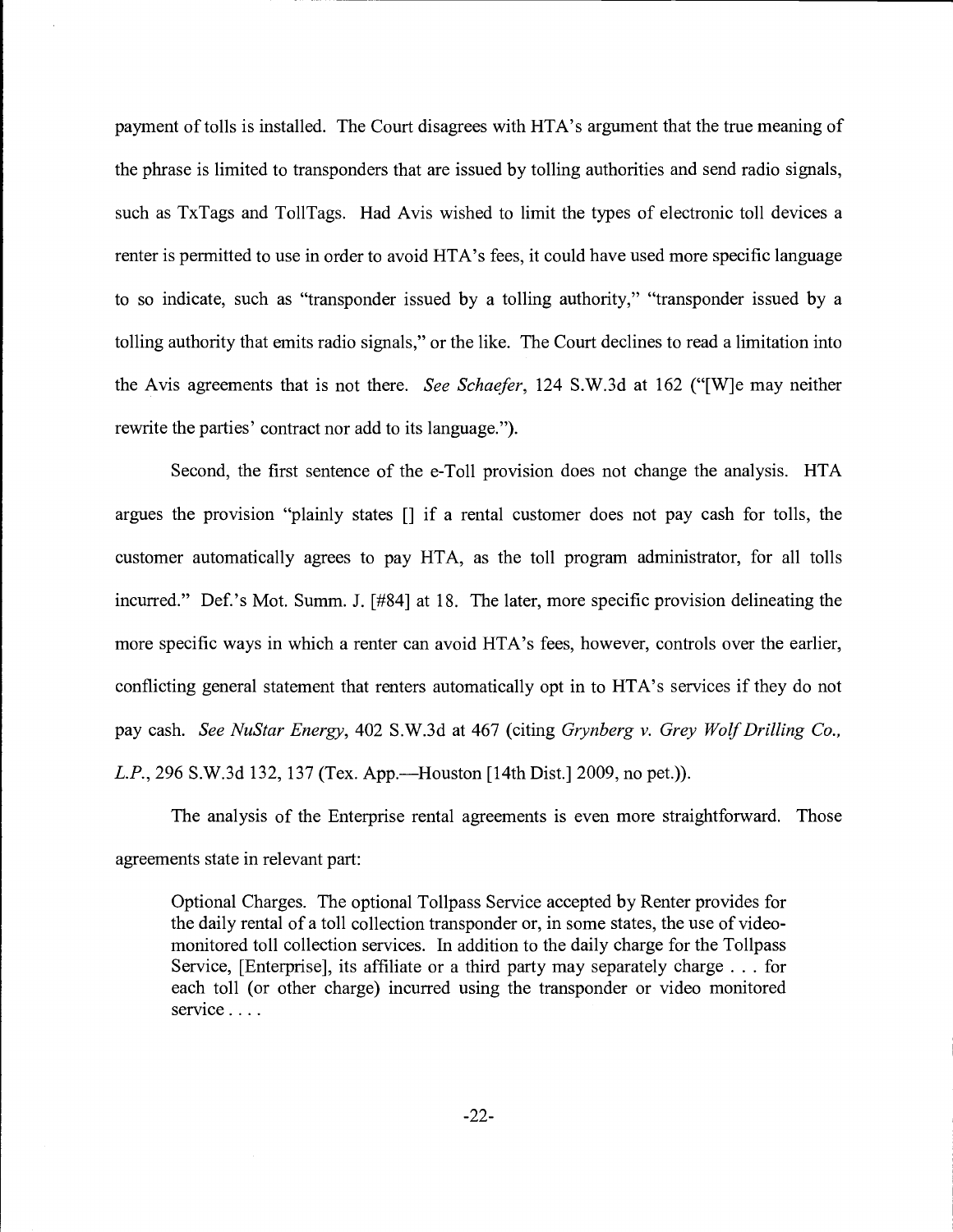Renter shall pay [Enterprise], its affiliates or agents . . . [a] Tollpass Convenience Charge (TCC). . . for each day Vehicle is operated on a TCC Covered Road and Vehicle operator does not pay an applicable toll.

Enterprise Rental Agmts. at 4  $\P$  3(b)(5), (c)(4); 8  $\P$  3(b)(5), (c)(4); 10 $\P$  3(b)(5), (c)(5). Under the plain language of these contracts, the "Tollpass Convenience Charge," which is the "daily charge for the Tollpass Service" provided by HTA, must be paid by the renter only where the vehicle is driven on a toll road and the "Vehicle operator does not pay an applicable toll." This language is even less restrictive than the language of the Avis contracts; the Enterprise contracts do not specify the ways a renter may avoid opting in to HTA's services, instead merely stating that so long as the renter pays his or her applicable tolls, the "daily charge for the Tollpass Service" is never assessed.

The Court cannot agree with HTA's argument PToll is prohibited under the Enterprise rental agreements because they state HTA "may separately charge . . . for each toll .. . incurred using. . . video monitored service[.]" Read in context, it is clear HTA may assess those charges "{i]n addition to the daily charge for the Tollpass Service," which is itself "optional." If a renter never accepts the optional Tolipass Service by failing to pay an applicable toll, thus triggering the daily charge for the service, HTA has no ability to "separately charge" for the tolls incurred. This reading harmonizes all relevant provisions in the agreements, including the language describing HTA's fees as "Optional Charges" and stating HTA's services are "optional" and must be "accepted by Renter[.]"

The Court therefore concludes the use of PTo11 does not constitute a breach of the Avis or Enterprise rental agreements. As such, the Court finds BancPass does not tortiously interfere with those agreements as a matter of law. HTA's motion for partial summary judgment on this

<sup>&</sup>lt;sup>8</sup> See supra n. 1.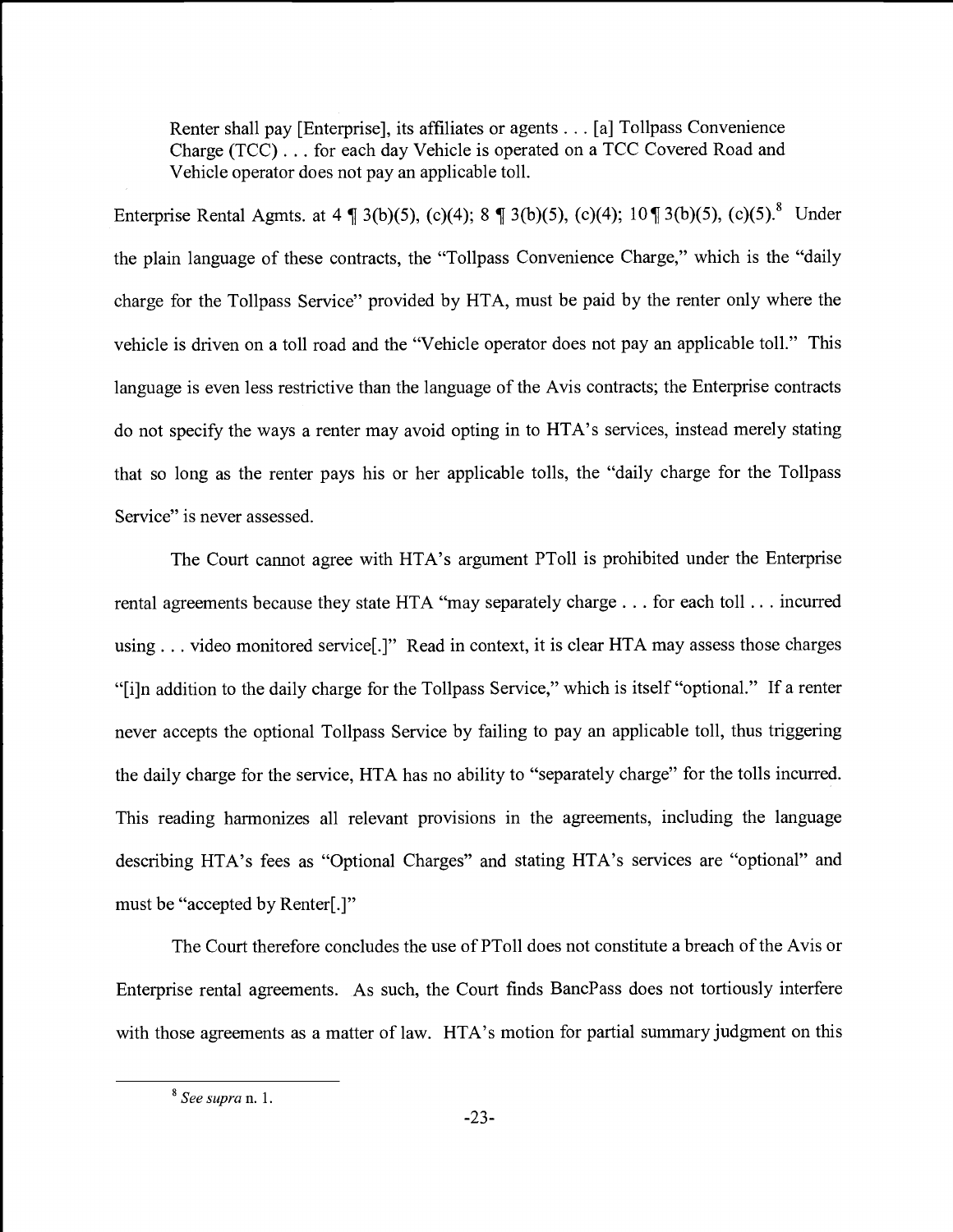issue is therefore DENIED, and BancPass's reciprocal motion for summary judgment is GRANTED.

# D. BancPass's Alleged Tortious Interference with HTA's Contracts with Avis & Enterprise

HTA does not address the merits of BancPass's request for summary judgment on its claim seeking a declaration PTo11 does not tortiously interfere with HTA's contracts with Avis and Enterprise, instead stating in a footnote that "neither party has asserted a claim relating to tortious interference of HTA's contracts with rental agencies." See Def.'s Resp. [#91] at 15 n.20. HTA is incorrect. While BancPass's complaint may be inartfully pled, it fairly raises a request for this declaratory relief. See Second Am. Compl.  $[#50]$  | 34 (alleging HTA has "incorrectly stated that merely permitting PToll to function constitutes tortious interference against HTA' s contracts with. . . the tolling authority"), ¶ 37 ("HTA's threats. . . have created an actual, mature controversy... with respect to whether consumers choosing to use ... PToll ... interferes with HTA's contracts with rental car companies[.]"). As HTA declined to respond to BancPass's summary judgment argument, the Court grants BancPass's motion concerning same as unopposed.

Alternatively, turning to its merits, the Court finds PToll does not tortiously interfere with HTA's contracts with Avis and Enterprise as a matter of law. As previously noted, the Avis-HTA contract states: "During the term, [Avis] shall not obtain from any other party, nor shall it provide on its own behalf or account, any electronic tolling collection services." Avis Service Agmt. ¶ 6. Similarly, the Enterprise–HTA contract states: "The parties hereby acknowledge and agree that HTA shall be the exclusive provider to Enterprise and its affiliates . . . of all ETC [Electronic Toll Collection] services[.]" Enterprise Service Agmt. ¶ 12. The plain language of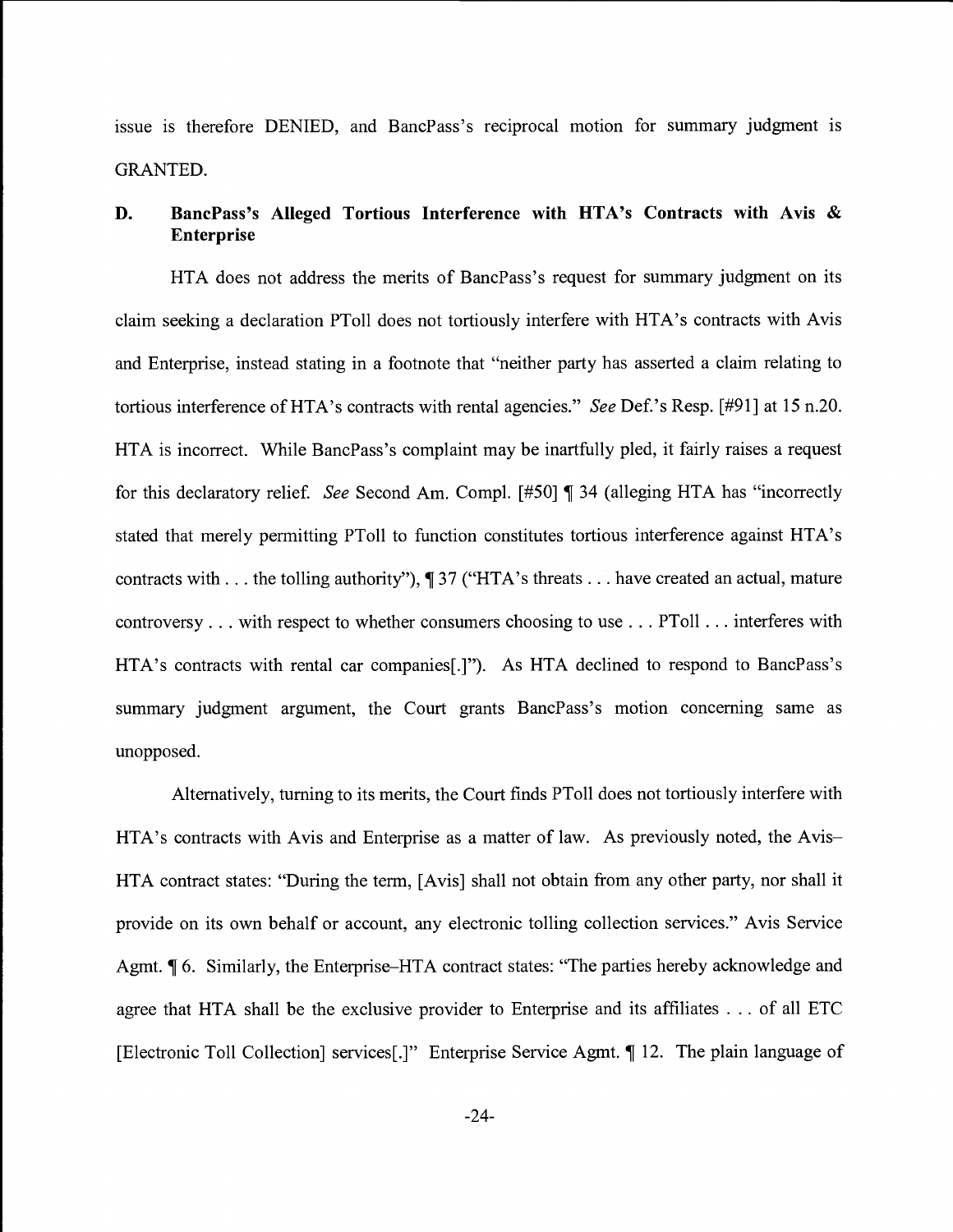these agreements indicates nothing more than each rental car company's obligation not to obtain from any other provider, or to provide of its own accord, any electronic tolling collection services. BancPass and PTo11 do not provide Avis or Enterprise with electronic tolling collection services, and thus, PToll does not tortiously interfere with the respective agreements between Avis, Enterprise, and HTA.

BancPass's motion for summary judgment on this ground is GRANTED.

# E. BancPass's Alleged Tortious Interference with HTA's Contract with TxDOT

Finally, BancPass seeks summary judgment on its claim seeking a declaration PTo11 does not tortiously interfere with HTA's contract with TxDOT.<sup>9</sup> While this argument is somewhat underdeveloped given the parties' focus on other areas, the Court finds, on the present record, that BancPass is entitled to summary judgment.

Simply stated, the parties disagree about whether the contract between HTA and TxDOT, entitled "Service to Provide Management of Rental Car Fleet," permits the simultaneous registration of a single vehicle's license plate to both HTA's and BancPass's fleet accounts. See Pl.'s Mot. Summ. J. [#86-21] Ex. S (HTA-TxDOT Agmt.) at HTA000165. BancPass contends nothing in the HTA-TxDOT contract prohibits such simultaneous registration or otherwise gives HTA the exclusive right to pay electronic tolls on the vehicles registered to its fleet. In response, HTA points to the provisions (1) requiring HTA to "[h]ave established agreements with rental car agencies to manage the agencies' toll obligations" and (2) stating TxDOT will "[c]ompare license plate data from images to vendor's [HTA's] license plate information" and "[d] educt [the pay-by-mail] rate from vendor's [HTA's] established pre-paid account," contending these

<sup>&</sup>lt;sup>9</sup> Confusingly, in HTA's response to BancPass on this issue, HTA states that "HTA has not moved for summary judgment on its claim that PToll tortuously [sic] interferes with HTA's TxDOT Rental Fleet Agreement." Def.'s Resp. [#91] at 17. HTA, however, has brought no such claim. See generally First Am. Countercl. [#47].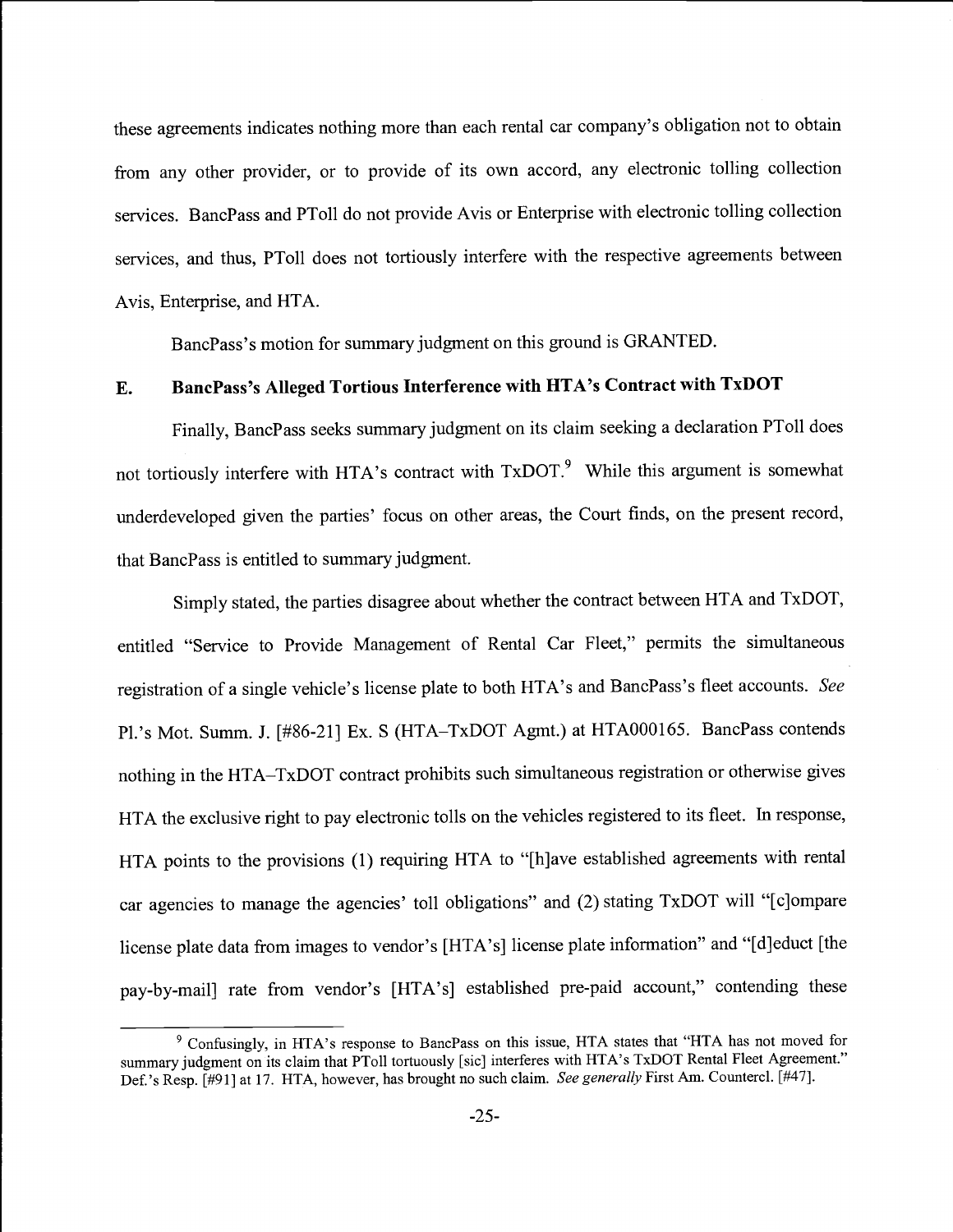provisions together establish its claimed exclusive rights. See Pl.'s Mot. Summ. J. [#86-21] Ex. S (HTA-TxDOT Agmt.) at HTA000166, 69.

The Court disagrees with HTA's reading of the contract. Nowhere in the provisions HTA cites is TxDOT prohibited from registering a vehicle license plate to more than one fleet account. Reading these provisions to give HTA exclusive rights would require reading the word "exclusively" into the language: the agreement does not guarantee TxDOT will "compare license plate data from images to HTA's license plate information exclusively." Again, the Court may not create contractual rights by inserting additional words into agreed-upon contractual language. See Schaefer, 124 S.W.3d at 162. Rather than establish exclusivity, these provisions merely describe the general steps TxDOT takes in processing electronic tolls. In fact, additional language in the TxDOT contract expressly discredits any claim it awards any one "vendor" exclusive rights: the contract expressly states that TxDOT "will award to multiple vendors." HTA-TxDOT Agmt. at HTA000171. Thus, the contract itself implicitly acknowledges TxDOT will be required to compare the license plate data it collects from tolling stations to the license plate information supplied by multiple vendors.

BancPass's motion for summary judgment on this ground is GRANTED.

#### **Conclusion**

In sum, the Court finds: (1) Counts I, II, and III of HTA's counterclaims may proceed to trial; (2) BancPass's defamation claims may proceed to trial, and BancPass may seek exemplary damages concerning only the letters to Apple and Google; (3) BancPass is entitled to a declaration PToII does not tortiously interfere with the agreements between Avis, Enterprise, and their customers, resolving both its affirmative claim and HTA's counterclaim to that effect;